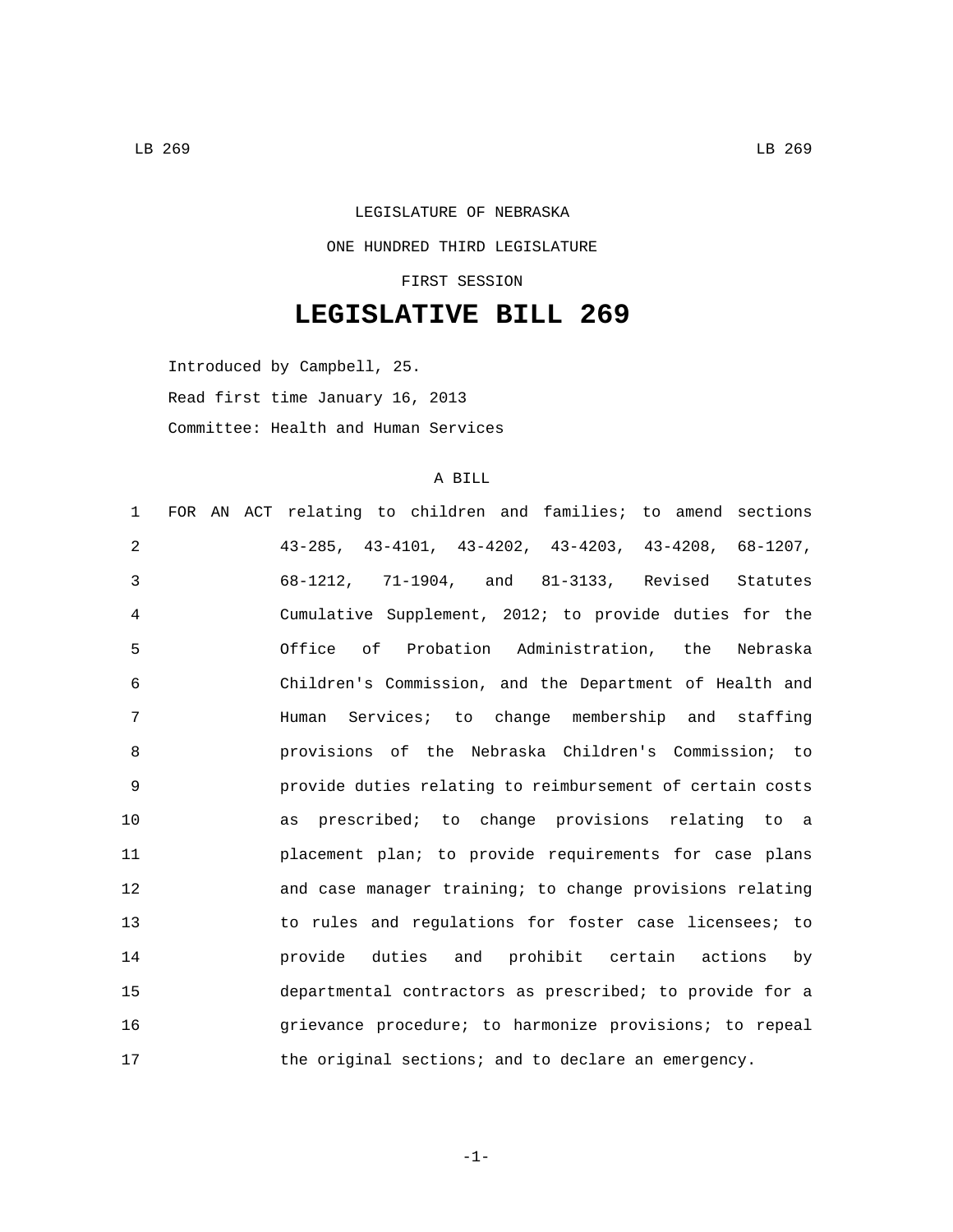1 Be it enacted by the people of the State of Nebraska,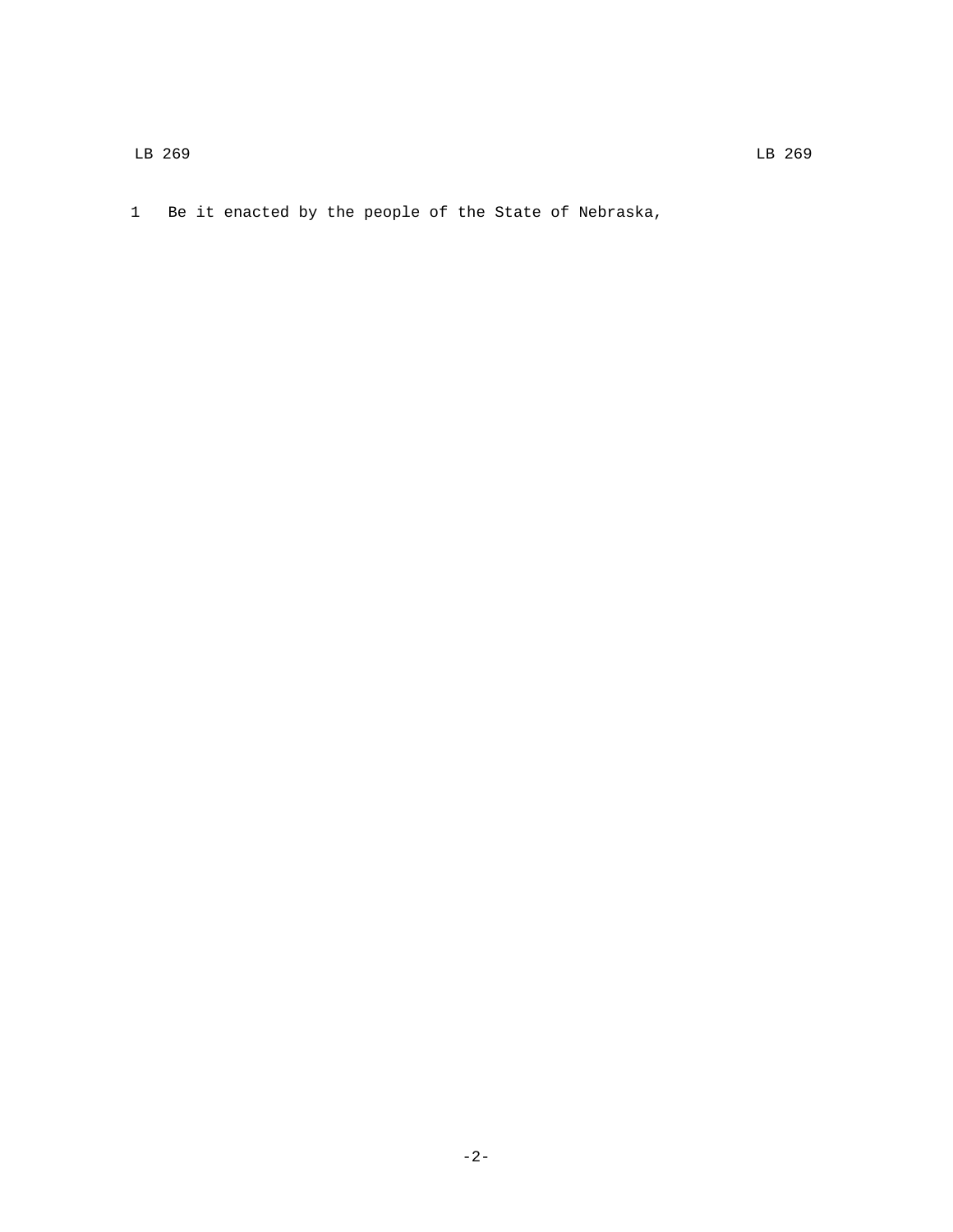Section 1. Section 43-285, Revised Statutes Cumulative 2 Supplement, 2012, is amended to read:

 43-285 (1) When the court awards a juvenile to the care of the Department of Health and Human Services, an association, or an individual in accordance with the Nebraska Juvenile Code, the juvenile shall, unless otherwise ordered, become a ward and be subject to the guardianship of the department, association, or individual to whose care he or she is committed. Any such association and the department shall have authority, by and with the assent of the court, to determine the care, placement, medical services, psychiatric services, training, and expenditures on behalf of each juvenile committed to it. Such guardianship shall not include the 13 guardianship of any estate of the juvenile.

 (2) Following an adjudication hearing at which a juvenile is adjudged to be under subdivision (3) of section 43-247, the court may order the department to prepare and file with the court a proposed plan for the care, placement, services, and permanency which are to be provided to such juvenile and his or her family. The health and safety of the juvenile shall be the paramount concern in the proposed plan. When the plan includes the provision of services in order that the juvenile can remain in his or her home and such services are to prevent out-of-home placement, the plan shall be prepared and shall clearly state that the services described in the plan are to prevent placement and that absent preventive services, foster care is the planned arrangement for the child. The department

-3-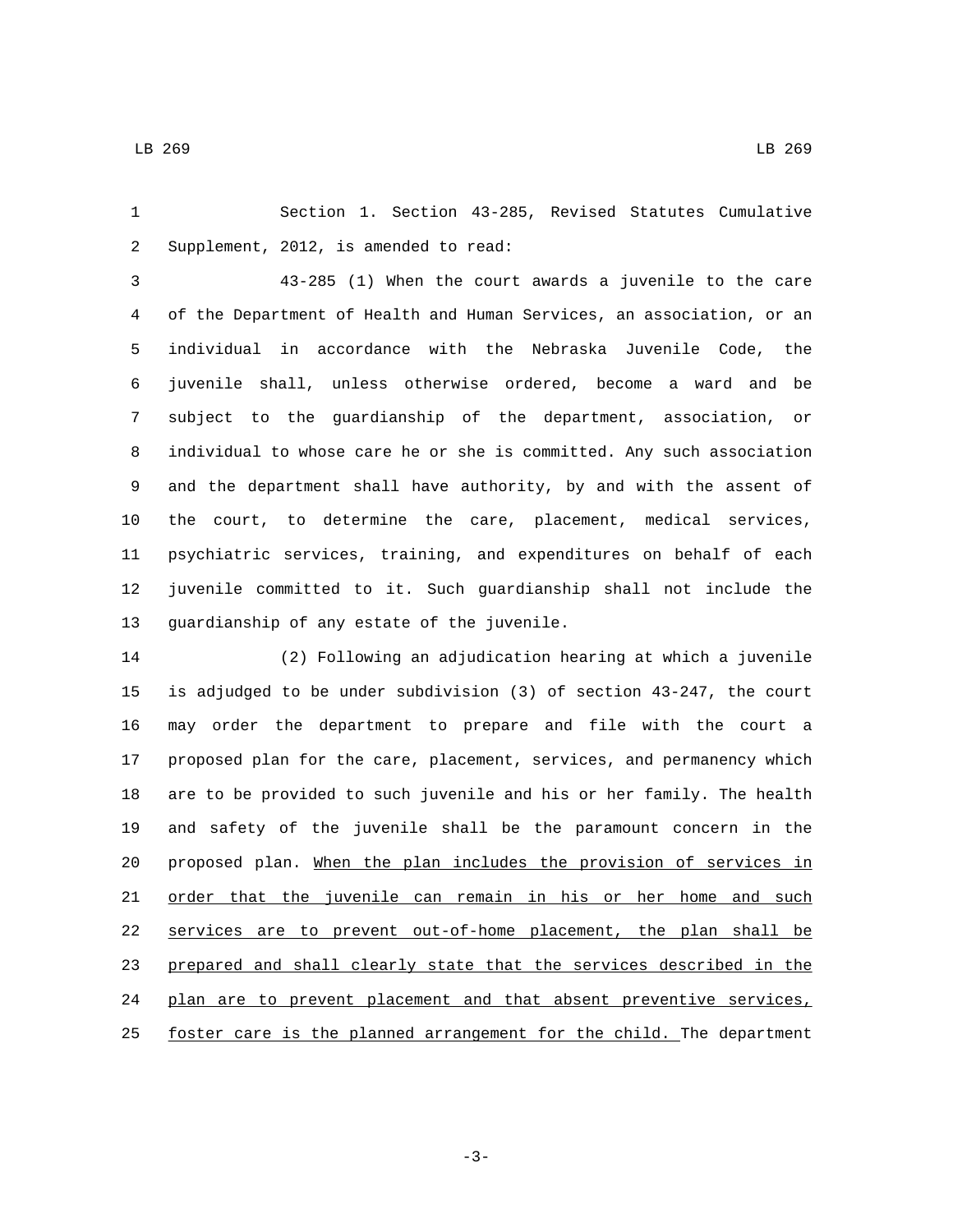LB 269 LB 269

 shall include in the plan for a juvenile who is sixteen years of age or older and subject to the guardianship of the department a written independent living transition proposal which meets the requirements of section 43-1311.03. The court may approve the plan, modify the plan, order that an alternative plan be developed, or implement another plan that is in the juvenile's best interests. In its order the court shall include a finding regarding the appropriateness of the programs and services described in the proposal designed to assist the juvenile in acquiring independent living skills. Rules of evidence shall not apply at the dispositional hearing when the court 11 considers the plan that has been presented.

 (3) Within thirty days after an order awarding a juvenile to the care of the department, an association, or an individual and until the juvenile reaches the age of majority, the department, association, or individual shall file with the court a report stating the location of the juvenile's placement and the needs of the juvenile in order to effectuate the purposes of subdivision (1) of section 43-246. The department, association, or individual shall file a report with the court once every six months or at shorter intervals if ordered by the court or deemed appropriate by the department, association, or individual. The department, association, or individual shall file a report and notice of placement change with the court and shall send copies of the notice to all interested parties at least seven days before the placement of the juvenile is changed from what the court originally considered to be a suitable

-4-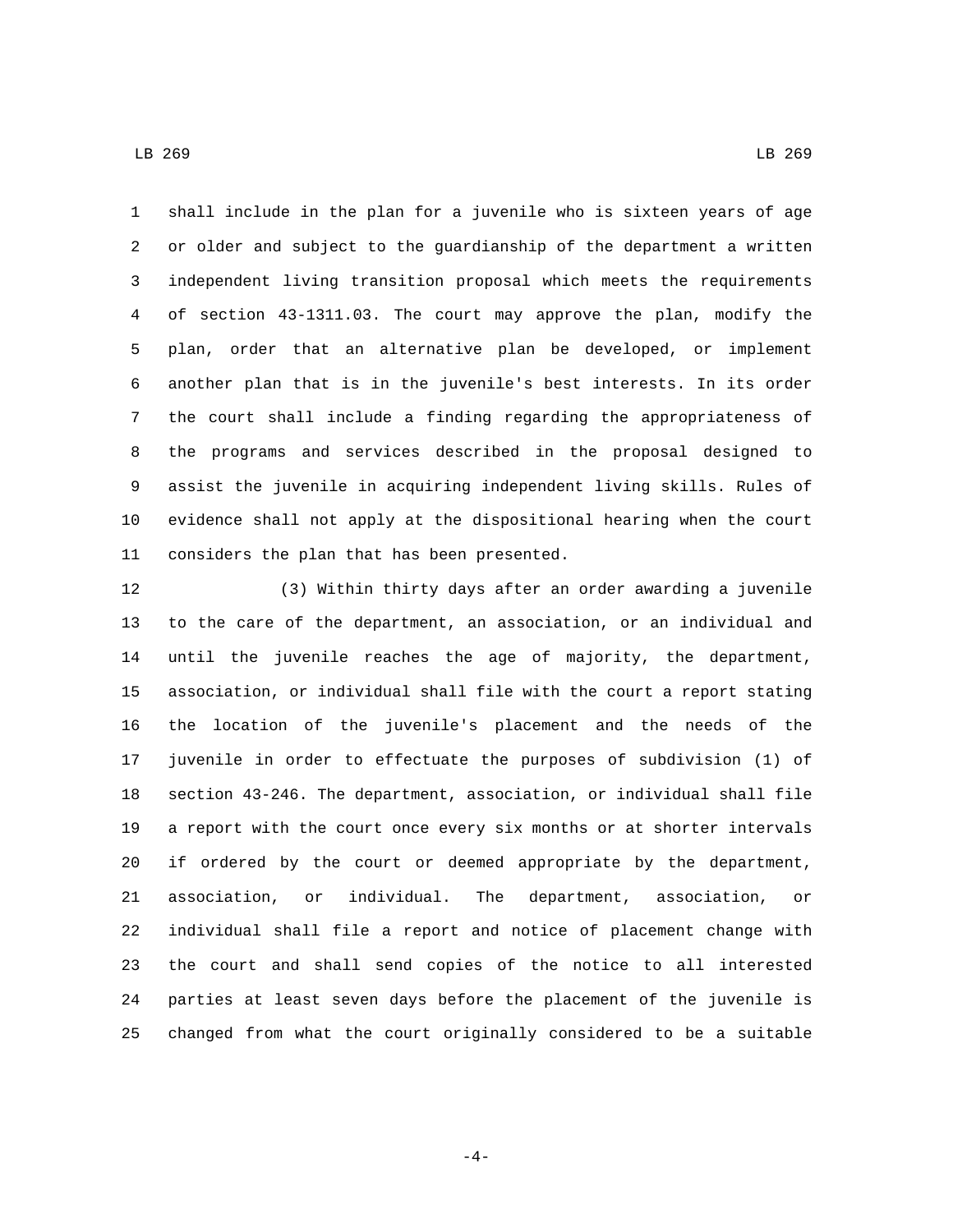family home or institution to some other custodial situation in order to effectuate the purposes of subdivision (1) of section 43-246. The court, on its own motion or upon the filing of an objection to the change by an interested party, may order a hearing to review such a change in placement and may order that the change be stayed until the completion of the hearing. Nothing in this section shall prevent the court on an ex parte basis from approving an immediate change in placement upon good cause shown. The department may make an immediate change in placement without court approval only if the juvenile is in a harmful or dangerous situation or when the foster parents request that the juvenile be removed from their home. Approval of the court shall be sought within twenty-four hours after making the change in placement or as soon thereafter as possible. The department shall provide the juvenile's guardian ad litem with a copy of any report filed with the court by the department pursuant to this subsection.

 (4) The court shall also hold a permanency hearing if 17 required under section 43-1312.

 (5) When the court awards a juvenile to the care of the department, an association, or an individual, then the department, association, or individual shall have standing as a party to file any pleading or motion, to be heard by the court with regard to such filings, and to be granted any review or relief requested in such filings consistent with the Nebraska Juvenile Code.

 (6) Whenever a juvenile is in a foster care placement as defined in section 43-1301, the Foster Care Review Office or the

-5-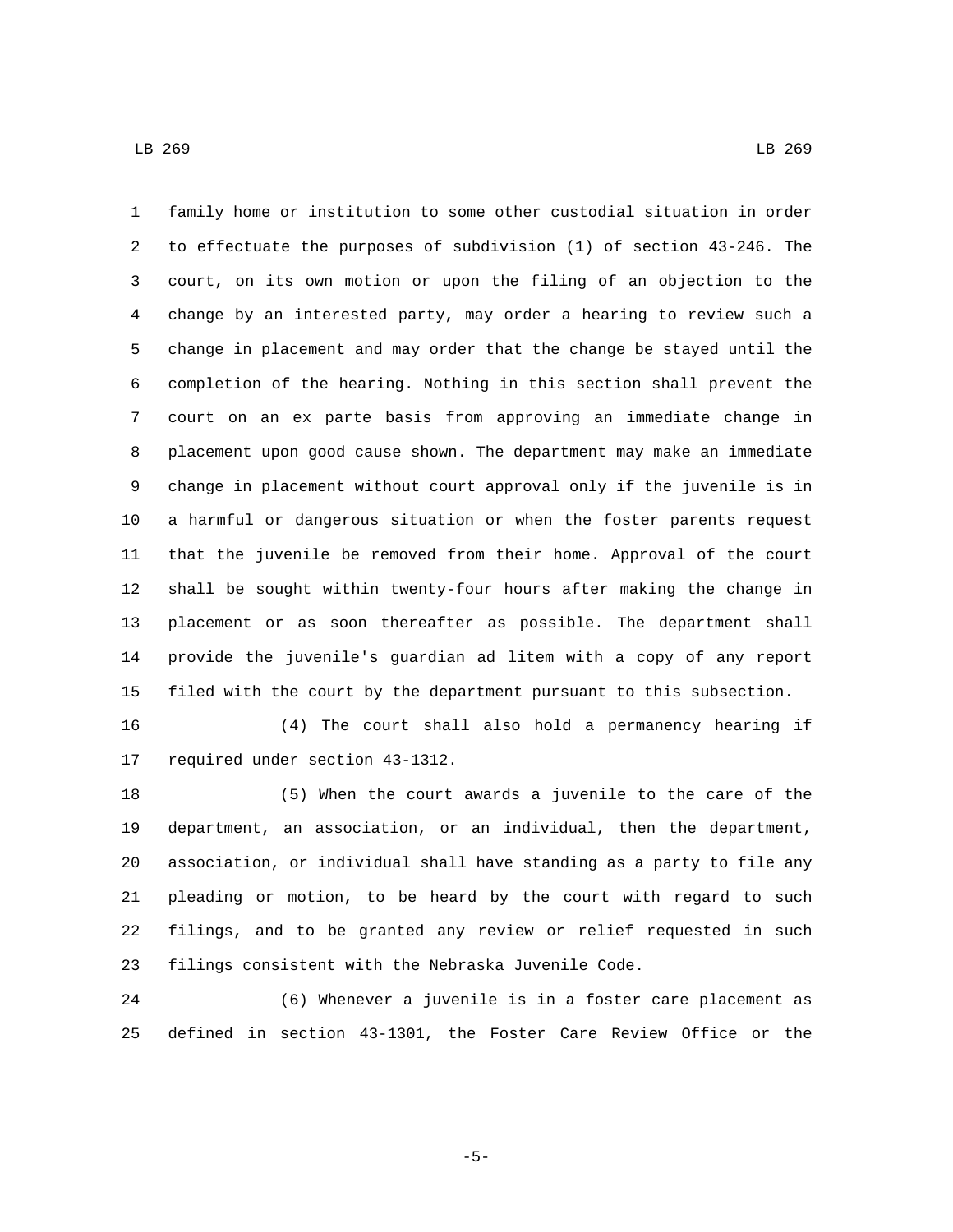LB 269 LB 269

 designated local foster care review board may participate in proceedings concerning the juvenile as provided in section 43-1313 and notice shall be given as provided in section 43-1314.

 (7) Any written findings or recommendations of the Foster Care Review Office or the designated local foster care review board with regard to a juvenile in a foster care placement submitted to a court having jurisdiction over such juvenile shall be admissible in any proceeding concerning such juvenile if such findings or recommendations have been provided to all other parties of record.

 (8) The executive director and any agent or employee of the Foster Care Review Office or any member of any local foster care review board participating in an investigation or making any report pursuant to the Foster Care Review Act or participating in a judicial proceeding pursuant to this section shall be immune from any civil liability that would otherwise be incurred except for false 16 statements negligently made.

 Sec. 2. Section 43-4101, Revised Statutes Cumulative 18 Supplement, 2012, is amended to read:

 43-4101 (1) The Nebraska Juvenile Service Delivery Project shall be established as a pilot program administered by the Office of Probation Administration. The pilot program shall be evaluated by the University of Nebraska Medical Center's College of Public Health. The project may be expanded by the Office of Probation Administration. The purpose of the pilot program is to (1) provide access to services in the community for juveniles placed on

-6-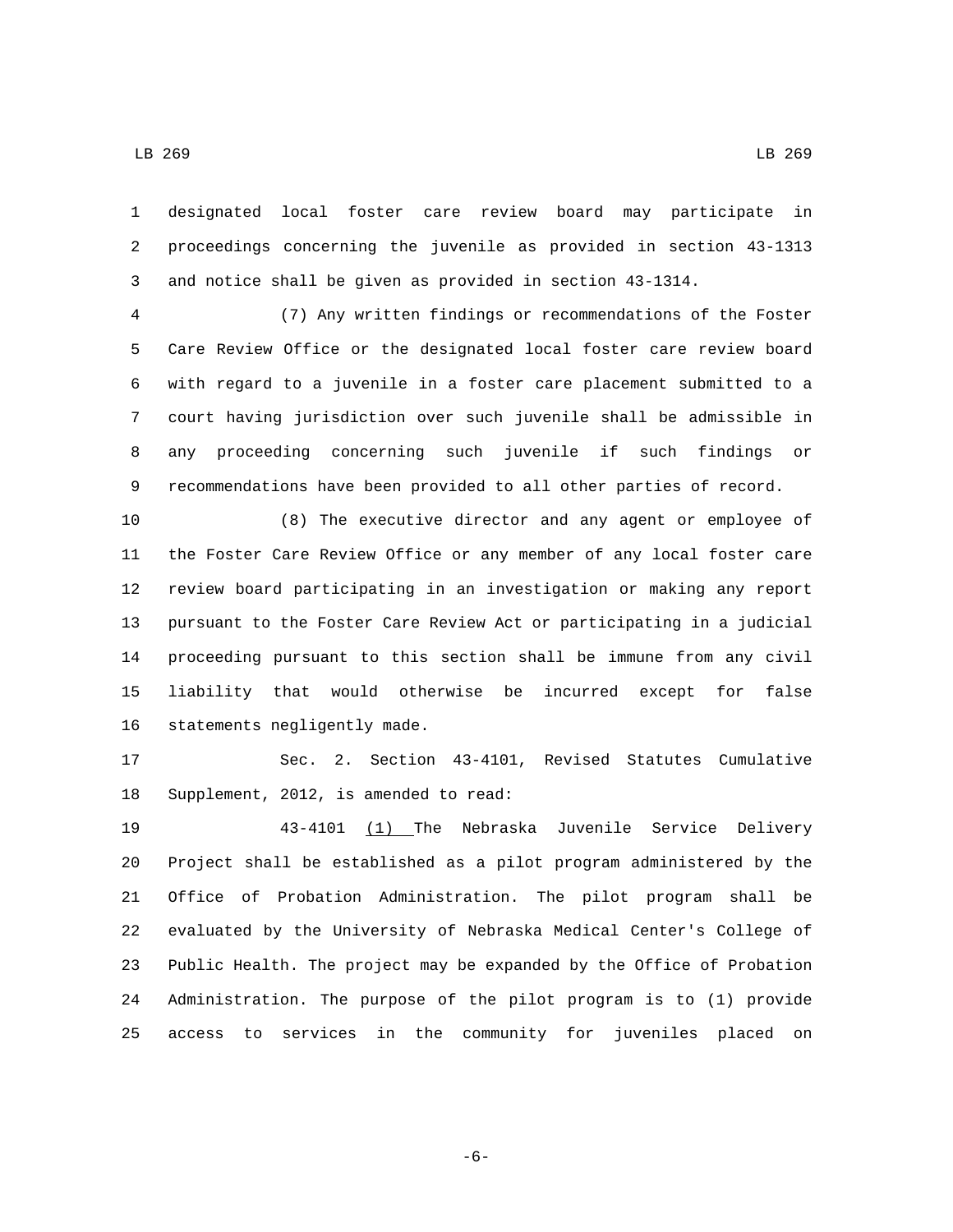probation, (2) prevent unnecessary commitment of juveniles to the Department of Health and Human Services and to the Office of Juvenile Services, (3) eliminate barriers preventing juveniles from receiving needed services, (4) prevent unnecessary penetration of juveniles further into the juvenile justice system, (5) enable the juvenile's needs to be met in the least intrusive and least restrictive manner while maintaining the safety of the juvenile and the community, (6) reduce the duplication of resources within the juvenile justice system through intense coordinated case management and supervision, and (7) use evidence-based practices and responsive case management 11 to improve outcomes for adjudicated juveniles.

 (2) On or before July 1, 2013, the Department of Health and Human Services, shall apply for reimbursement under Title IV-E of 14 the federal Social Security Act, as amended, for reimbursable costs associated with the Nebraska Juvenile Service Delivery Project. The reimbursed funds received by the department shall be remitted to the State Treasurer for credit to the Probation Cash Fund for 18 reimbursement of expenses incurred by the Office of Probation Administration pursuant to the Nebraska Juvenile Service Delivery 20 Project.

 Sec. 3. Section 43-4202, Revised Statutes Cumulative Supplement, 2012, is amended to read:

 43-4202 (1) The Nebraska Children's Commission is created as a high-level leadership body to (a) create a statewide strategic plan for reform of the child welfare system programs and services in

-7-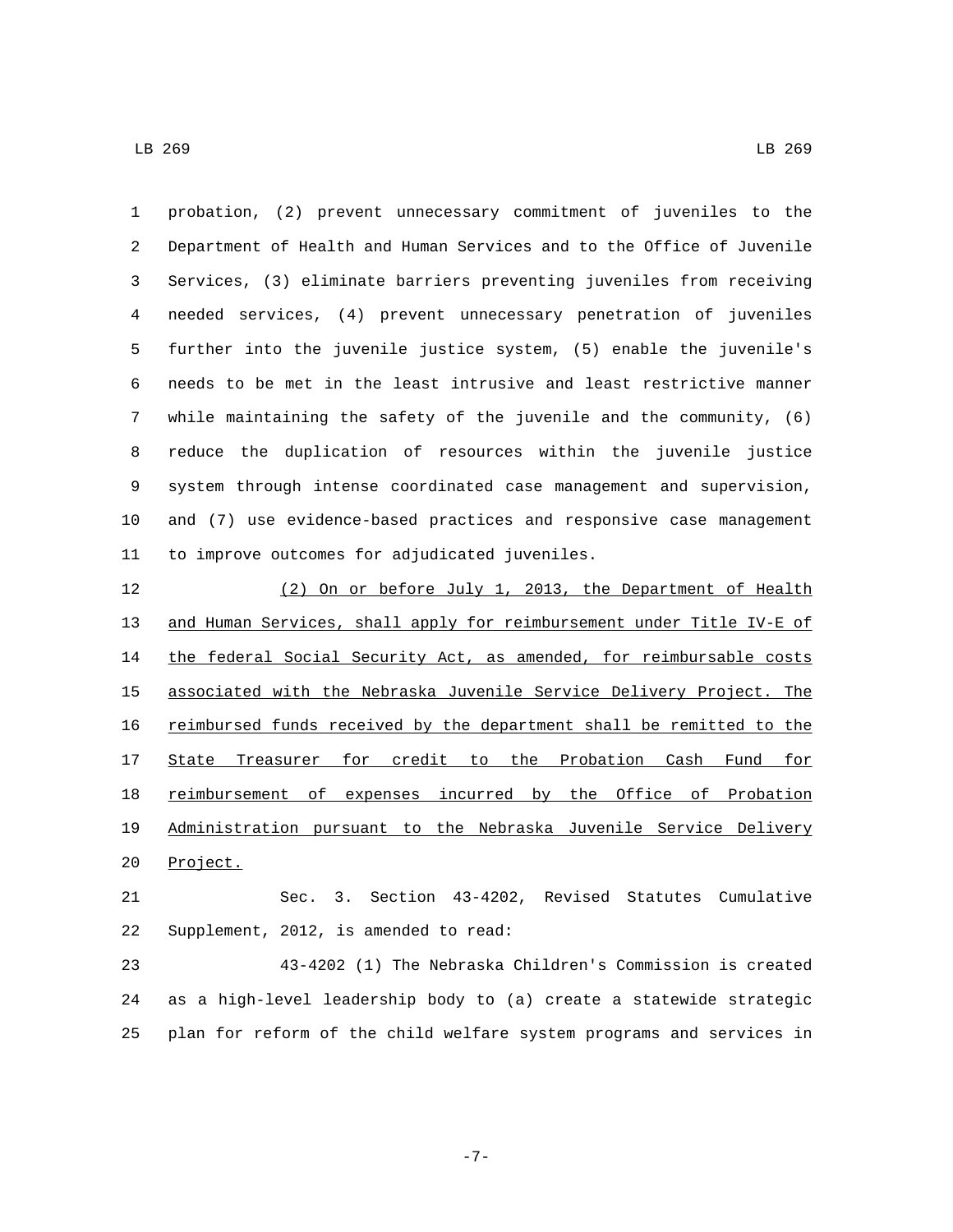| 1  | the State of Nebraska and (b) review the operations of the Department |  |  |
|----|-----------------------------------------------------------------------|--|--|
| 2  | of Health and Human Services regarding child welfare programs and     |  |  |
| 3  | services and recommend, as a part of the statewide strategic plan,    |  |  |
| 4  | options for attaining the legislative intent stated in section        |  |  |
| 5  | 43-4201, either by the establishment of a new division within the     |  |  |
| 6  | department or the establishment of a new state agency to provide all  |  |  |
| 7  | child welfare programs and services which are the responsibility of   |  |  |
| 8  | the state. The commission shall provide a permanent forum for         |  |  |
| 9  | collaboration among state, local, community, public, and private      |  |  |
| 10 | stakeholders in child welfare programs and services.                  |  |  |
| 11 | The commission shall include the following voting<br>(2)              |  |  |
| 12 | members:                                                              |  |  |
| 13 | (a) The chief executive officer of the Department of                  |  |  |
| 14 | Health and Human Services or his or her designee;                     |  |  |
| 15 | (b) The Director of Children and Family Services or his               |  |  |
| 16 | or her designee; and                                                  |  |  |
| 17 | (a) The Inspector General of Nebraska Child Welfare or                |  |  |
| 18 | his or her designee;                                                  |  |  |
| 19 | (b) The executive director of the Foster Care Review                  |  |  |
| 20 | Office or his or her designee; and                                    |  |  |
| 21 | (c) Sixteen members appointed by the Governor within                  |  |  |
| 22 | thirty days after April 12, 2012. The members appointed pursuant to   |  |  |
| 23 | this subdivision shall represent stakeholders in the child welfare    |  |  |
| 24 | system and shall include: (i) A director of a child advocacy center;  |  |  |
| 25 | an administrator of a behavioral health region established<br>(iii)   |  |  |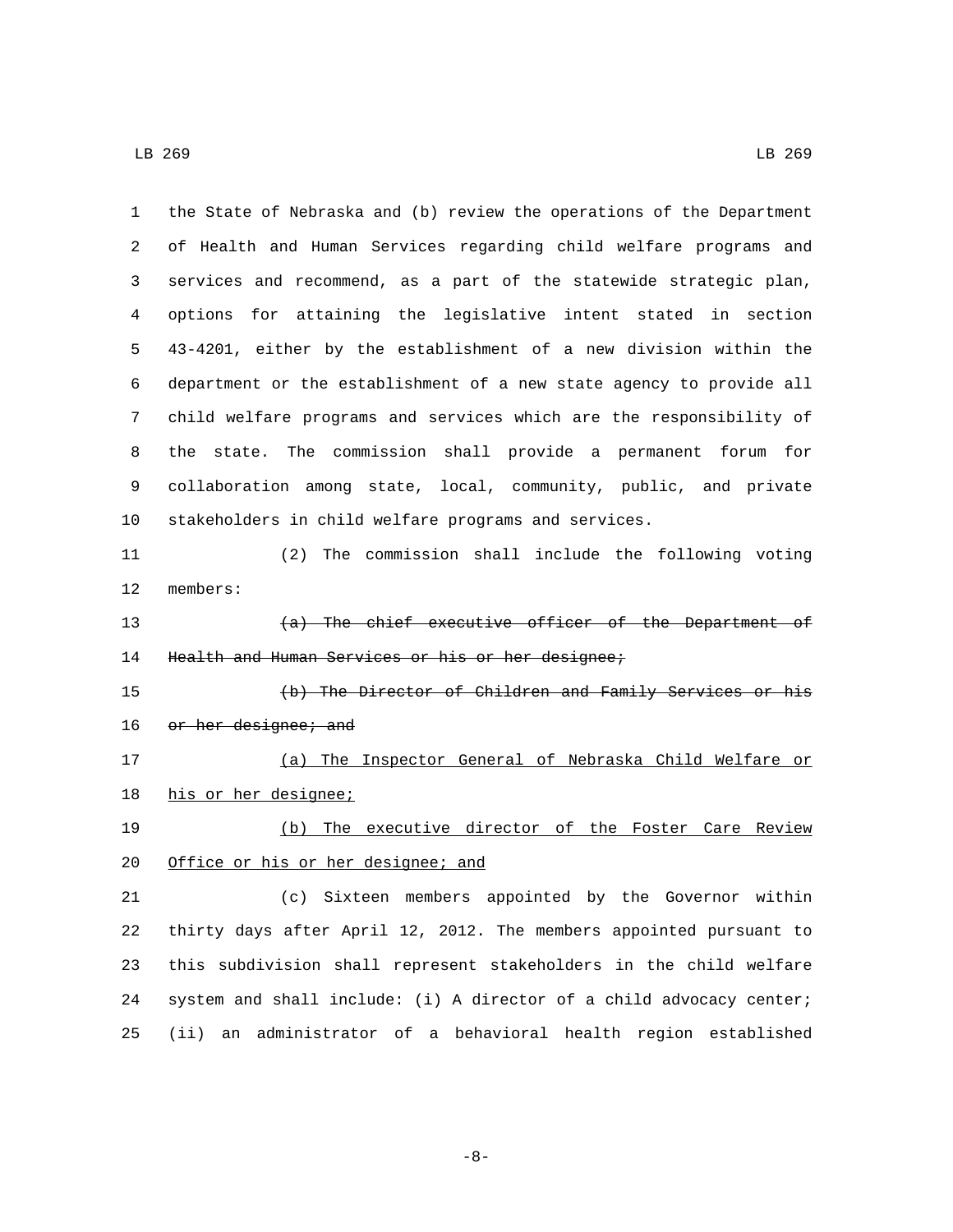pursuant to section 71-807; (iii) a community representative from each of the service areas designated pursuant to section 81-3116. In the eastern service area designated pursuant to such section, the representative may be from a lead agency of a pilot project established under Legislative Bill 961, One Hundred Second Legislature, Second Session, 2012, section 68-1212, or a collaborative member; (iv) a prosecuting attorney who practices in juvenile court; (v) a guardian ad litem; (vi) a biological parent currently or previously involved in the child welfare system; (vii) a foster parent; (viii) a court-appointed special advocate volunteer; 11 (ix) a member of the State Foster Care Review Board or any entity 12 that succeeds to the powers and duties of the board or a member of a local foster care review board; (x) a child welfare service agency that directly provides a wide range of child welfare services and is not a member of a lead agency collaborative; (xi) a young adult previously in foster care; and (xii) a representative of a child advocacy organization that deals with legal and policy issues that 18 include child welfare.

 (3) The commission shall have the following nonvoting, ex officio members: (a) The chairperson of the Health and Human Services Committee of the Legislature or a committee member designated by the chairperson; (b) the chairperson of the Judiciary Committee of the Legislature or a committee member designated by the chairperson; (c) the chairperson of the Appropriations Committee of the Legislature or 25 a committee member designated by the chairperson;  $and$  (d) three

-9-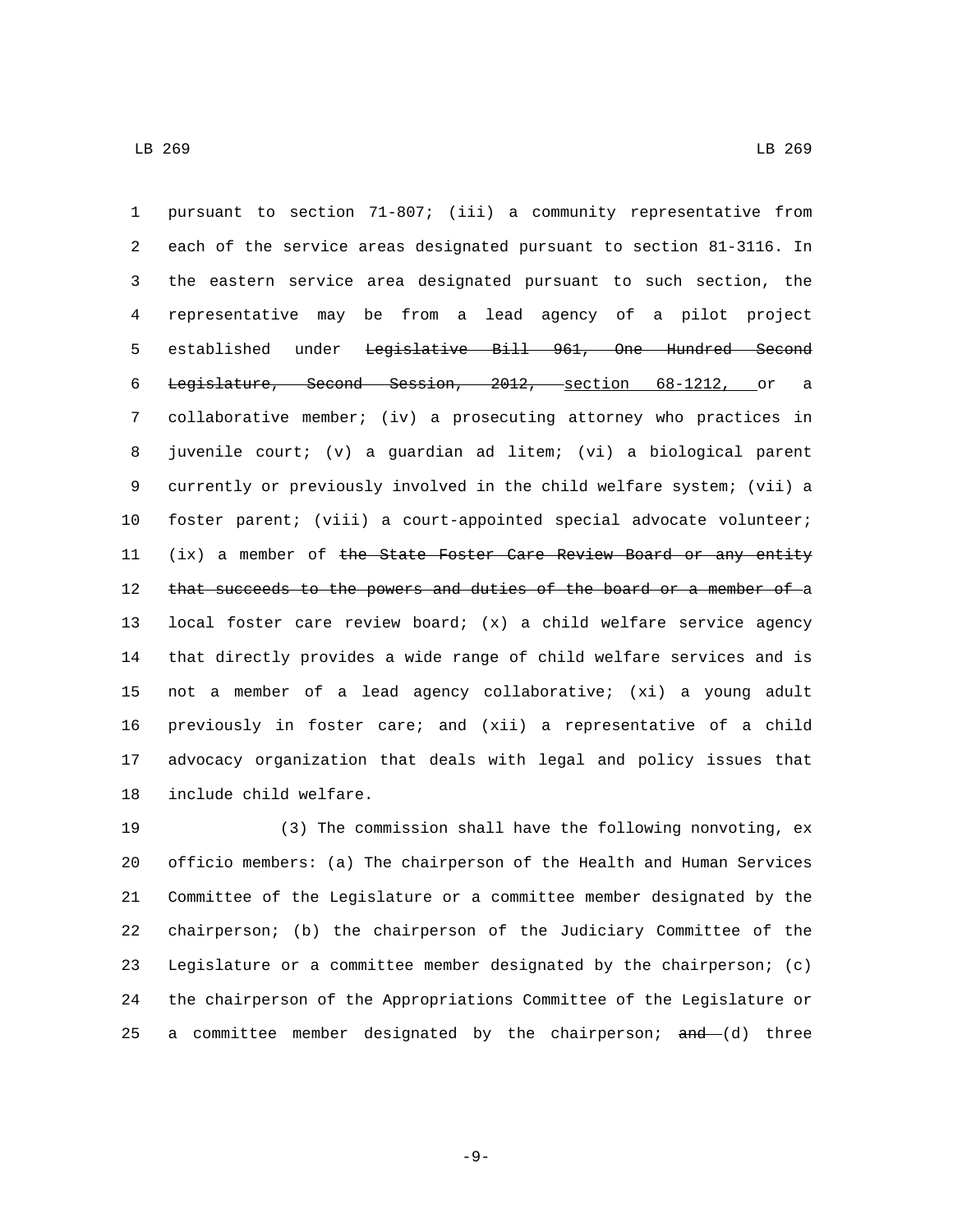persons appointed by the State Court Administrator; (e) the chief executive officer of the Department of Health and Human Services or his or her designee; and (f) the Director of Children and Family Services of the Division of Children and Family Services of the Department of Health and Human Services or his or her designee. The nonvoting, ex officio members may attend commission meetings and participate in the discussions of the commission, provide information to the commission on the policies, programs, and processes of each of their respective bodies, gather information for the commission, and provide information back to their respective bodies from the commission. The nonvoting, ex officio members shall not vote on decisions by the commission or on the direction or development of the statewide strategic plan pursuant to section 43-4204.

 (4) The commission shall meet within sixty days after April 12, 2012, and shall select from among its members a chairperson and vice-chairperson and conduct any other business necessary to the organization of the commission. The commission shall meet not less often than once every three months, and meetings of the commission 19 may be held at any time on the call of the chairperson. The commission shall be within the office of the chief executive officer 21 of the Department of Health and Human Services. The commission may 22 hire staff to carry out the responsibilities of the commission. For 23 administrative purposes, the offices of the staff of the commission 24 shall be located in the Foster Care Review Office. The commission shall hire a consultant with experience in facilitating strategic

 $-10-$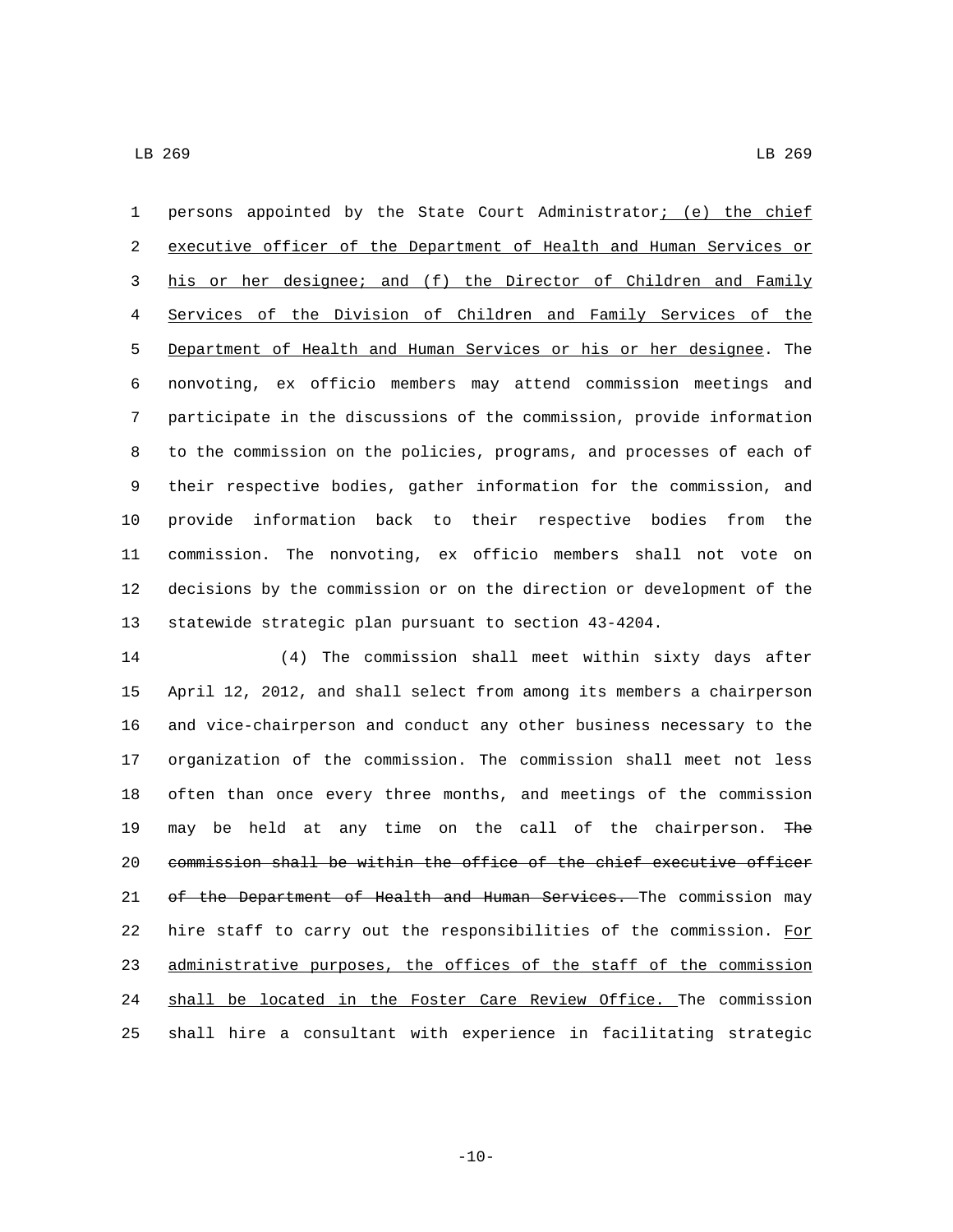planning to provide neutral, independent assistance in developing the statewide strategic plan. The commission shall terminate on June 30, 3 2014, unless continued by the Legislature.

 (5) The commission, with assistance from the executive director of the Foster Care Review Office, shall employ a policy analyst to provide research and expertise to the commission relating to the child welfare system. The policy analyst shall work in conjunction with the staff of the commission. His or her responsibilities may include, but are not limited to: (a) Monitoring the Nebraska child welfare system and juvenile justice system to provide information to the commission; (b) analyzing child welfare 12 and juvenile justice public policy through research and literature reviews and drafting policy reports when requested; (c) managing or leading projects or tasks and providing resource support to commission members and committees as determined by the chairperson of the commission; (d) serving as liaison among child welfare and juvenile justice stakeholders and the public and responding to information inquiries as required; and (e) other duties as assigned 19 by the commission.

20  $\leftarrow$   $\leftarrow$   $\leftarrow$  5) (6) Members of the commission shall be reimbursed for their actual and necessary expenses as members of such commission as 22 provided in sections 81-1174 to 81-1177.

 Sec. 4. Section 43-4203, Revised Statutes Cumulative 24 Supplement, 2012, is amended to read:

43-4203 (1) The Nebraska Children's Commission shall work

-11-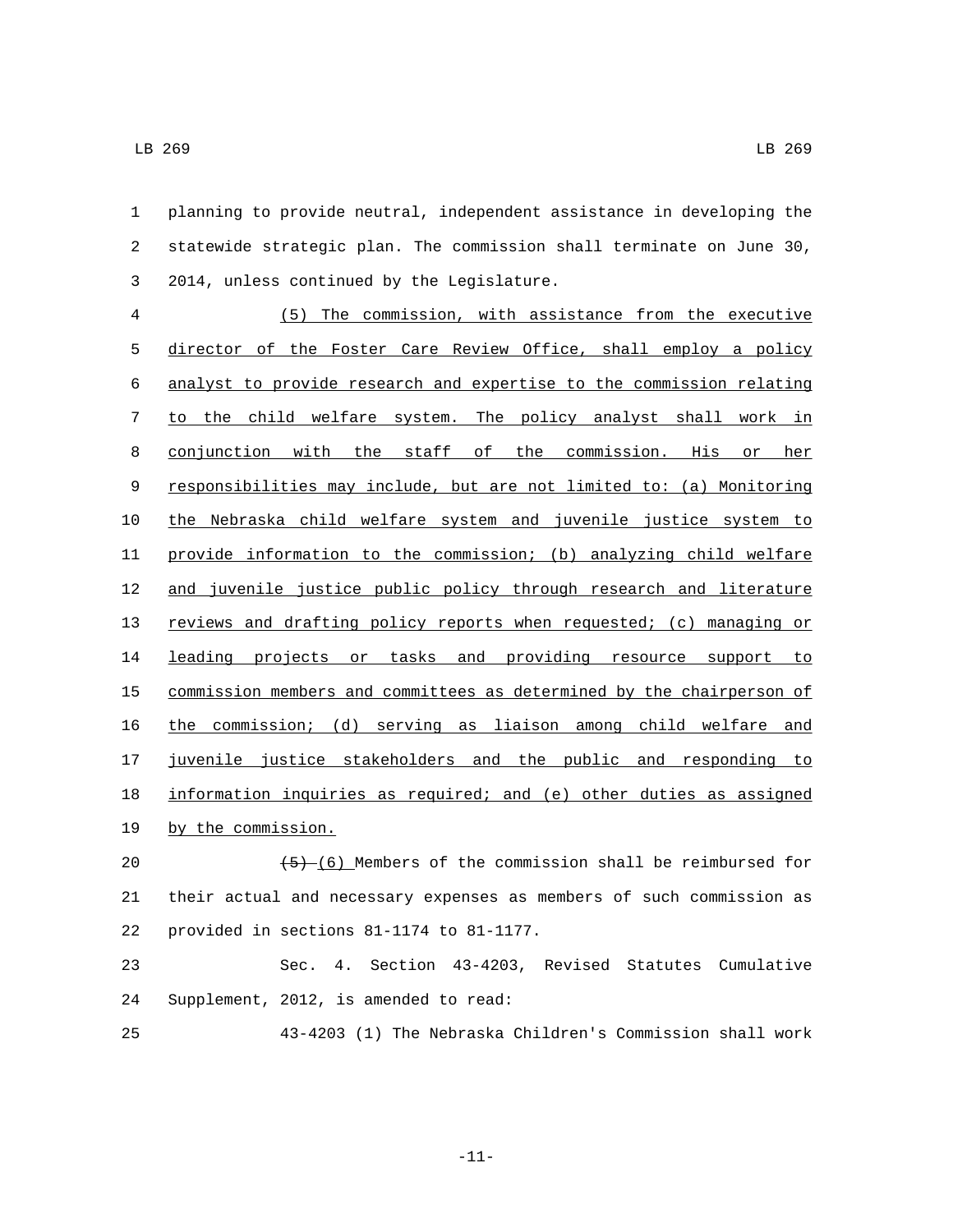with administrators from each of the service areas designated pursuant to section 81-3116, the teams created pursuant to section 28-728, local foster care review boards, child advocacy centers, the teams created pursuant to the Supreme Court's Through the Eyes of the Child Initiative, community stakeholders, and advocates for child welfare programs and services to establish networks in each of such service areas. Such networks shall permit collaboration to strengthen the continuum of services available to child welfare agencies and to provide resources for children and juveniles outside the child protection system. Each service area shall develop its own unique strategies to be included in the statewide strategic plan. The Department of Health and Human Services shall assist in identifying 13 the needs of each service area.

 (2)(a) The commission shall create a committee to examine state policy regarding the prescription of psychotropic drugs for children who are wards of the state and the administration of such drugs to such children. Such committee shall review the policy and procedures for prescribing and administering such drugs and make recommendations to the commission for changes in such policy and 20 procedures.

 (b) The commission shall create a committee to examine the structure and responsibilities of the Office of Juvenile Services as they exist on April 12, 2012. Such committee shall review the role and effectiveness of the youth rehabilitation and treatment centers in the juvenile justice system and make recommendations to the

-12-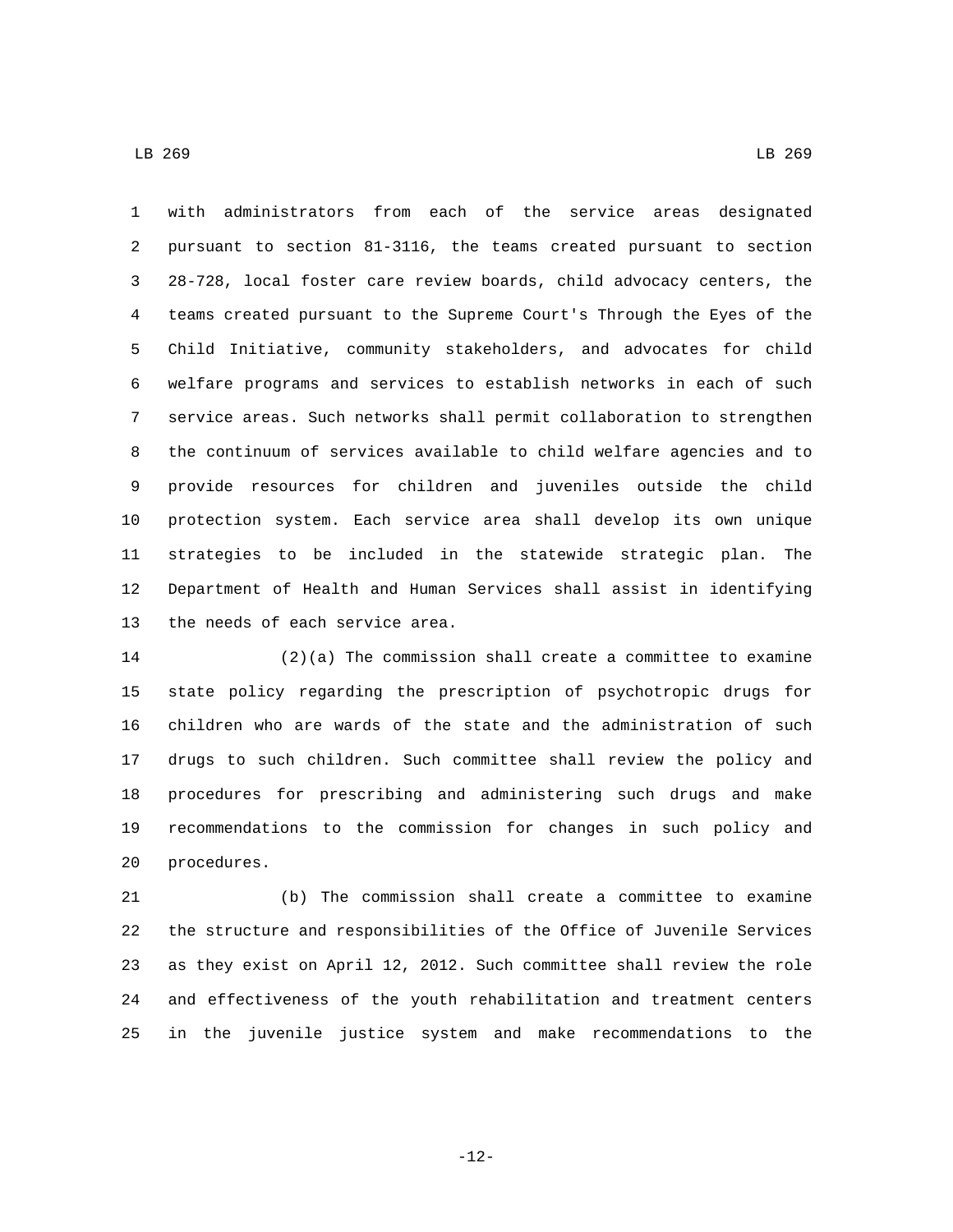LB 269 LB 269

 commission on the future role of the youth rehabilitation and treatment centers in the juvenile justice continuum of care. Such committee shall also review the responsibilities of the Administrator of the Office of Juvenile Services, including oversight of the youth rehabilitation and treatment centers and juvenile parole, and make recommendations to the commission relating to the future 7 responsibilities of the administrator.

 (c) The commission may organize committees as it deems necessary. Members of the committees may be members of the commission or may be appointed, with the approval of the majority of the commission, from individuals with knowledge of the committee's subject matter, professional expertise to assist the committee in completing its assigned responsibilities, and the ability to collaborate within the committee and with the commission to carry out 15 the powers and duties of the commission.

 (d) If the One Hundred Second Legislature, Second 17 Session, 2012, creates the The Title IV-E Demonstration Project 18 Committee or created pursuant to section 43-4208 and the Foster Care 19 Reimbursement Rate Committee, or both, such committees created pursuant to section 43-4212 shall be under the jurisdiction of the 21 commission.

 (3) The commission shall work with the office of the State Court Administrator, as appropriate, and entities which coordinate facilitated conferencing as described in section 43-247.01. Facilitated conferencing shall be included in statewide

-13-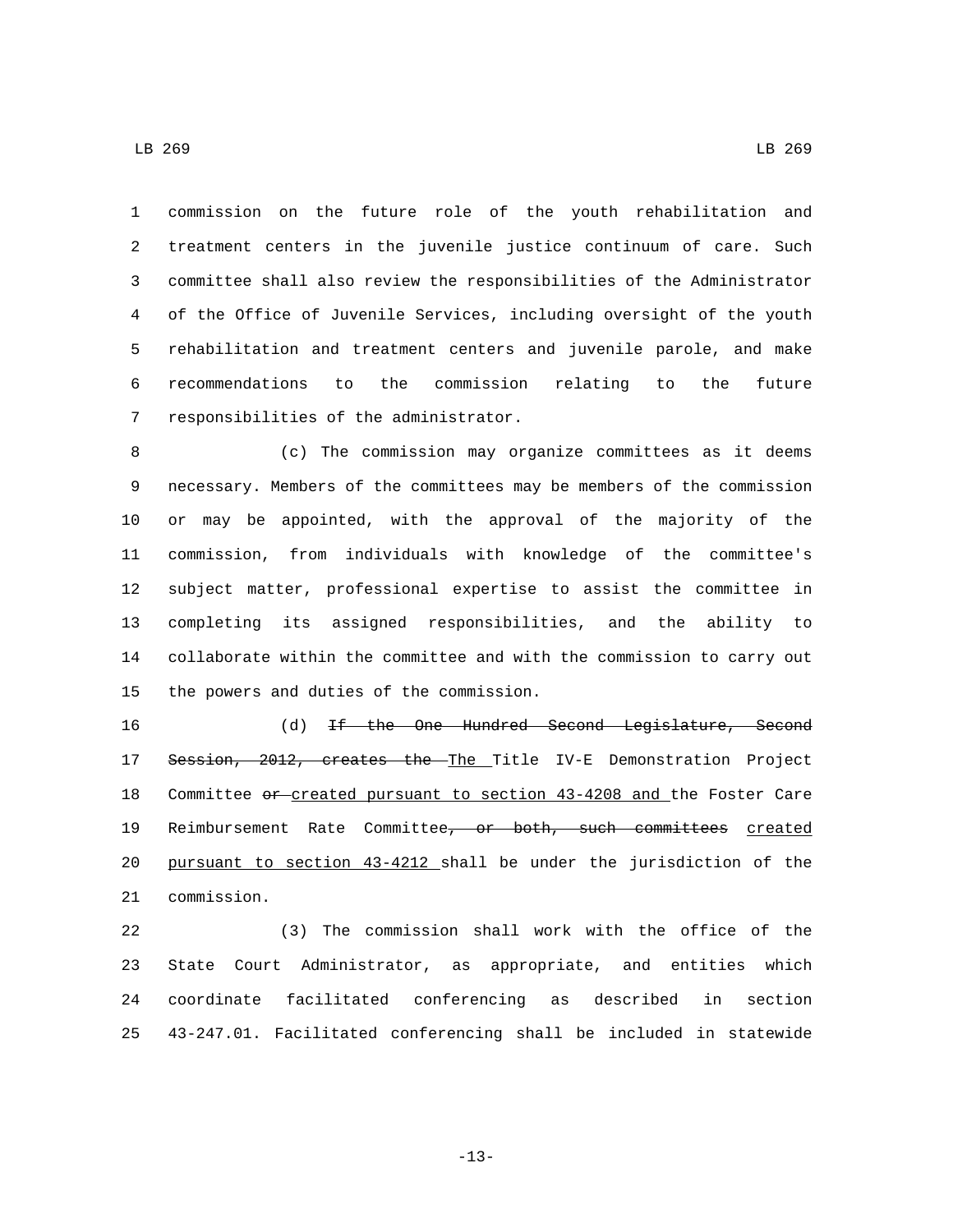strategic plan discussions by the commission. Facilitated conferencing shall continue to be utilized and maximized, as determined by the court of jurisdiction, during the development of the statewide strategic plan. Funding and contracting of facilitated conferencing entities shall continue to be provided by the Department of Health and Human Services to at least the same extent as such funding and contracting are being provided on April 12, 2012. (4) The commission shall gather information and communicate with juvenile justice specialists of the Office of Probation Administration and county officials with respect to any county-operated practice model participating in the Crossover Youth Program of the Center for Juvenile Justice Reform at Georgetown 13 University. (5) The commission shall coordinate and gather information about the progress and outcomes of the Nebraska Juvenile Service Delivery Project established pursuant to section 43-4101. 17 (5) If the Nebraska Juvenile Service Delivery Project is 18 enacted by the One Hundred Second Legislature, Second Session, 2012, 19 the commission shall coordinate and gather information about the 20 progress and outcomes of the project. Sec. 5. Section 43-4208, Revised Statutes Cumulative 22 Supplement, 2012, is amended to read: 43-4208 (1)(a) The Title IV-E Demonstration Project Committee is created. The members of the committee shall be appointed by the Director of Children and Family Services or his or her

-14-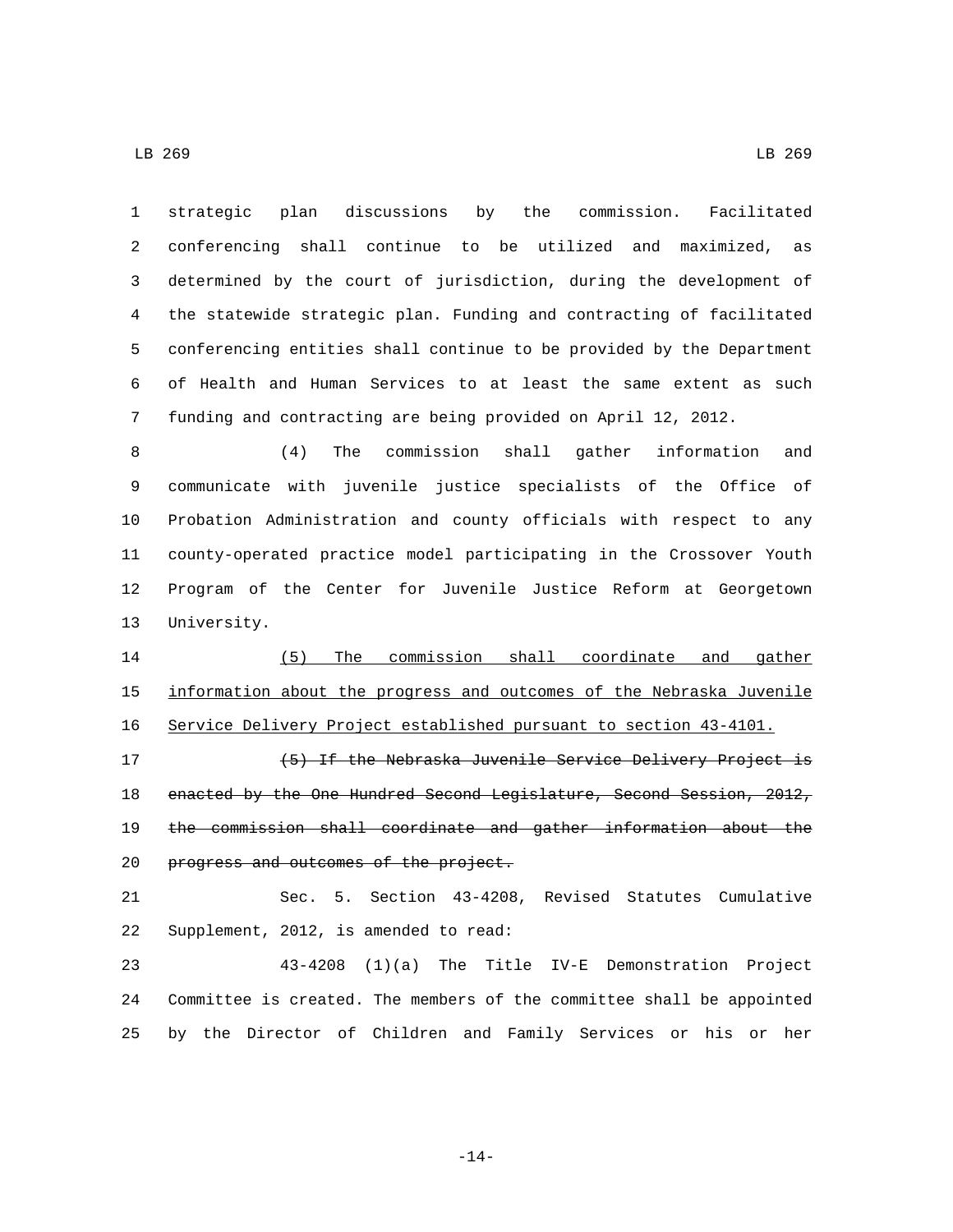designee and shall include representatives of the Department of Health and Human Services and representatives of child welfare stakeholder entities, including one advocacy organization which deals with legal and policy issues that include child welfare, one advocacy organization the singular focus of which is issues impacting children, two child welfare service agencies that provide a wide range of child welfare services, and one entity which is a lead agency as of March 1, 2012. Members of the committee shall have experience or knowledge in the area of child welfare that involves Title IV-E eligibility criteria and activities. In addition, there shall be at least one ex officio member of the committee, appointed by the State Court Administrator. The ex officio member or members shall not be involved in decisionmaking, implementation plans, or reporting but may attend committee meetings, provide information to the committee about the processes and programs of the court system involving children and juveniles, and inform the State Court Administrator of the committee's activities. The committee shall be convened by the director within thirty days after April 12, 2012.

 (b) The committee shall review, report, and provide recommendations regarding the application of the Department of Health and Human Services for a demonstration project pursuant to 42 U.S.C. 1320a-9 to obtain a waiver as provided in 42 U.S.C. 1320a-9(b), as such section existed on January 1, 2012. The committee may engage a consultant with expertise in Title IV-E demonstration project 25 applications and requirements.

-15-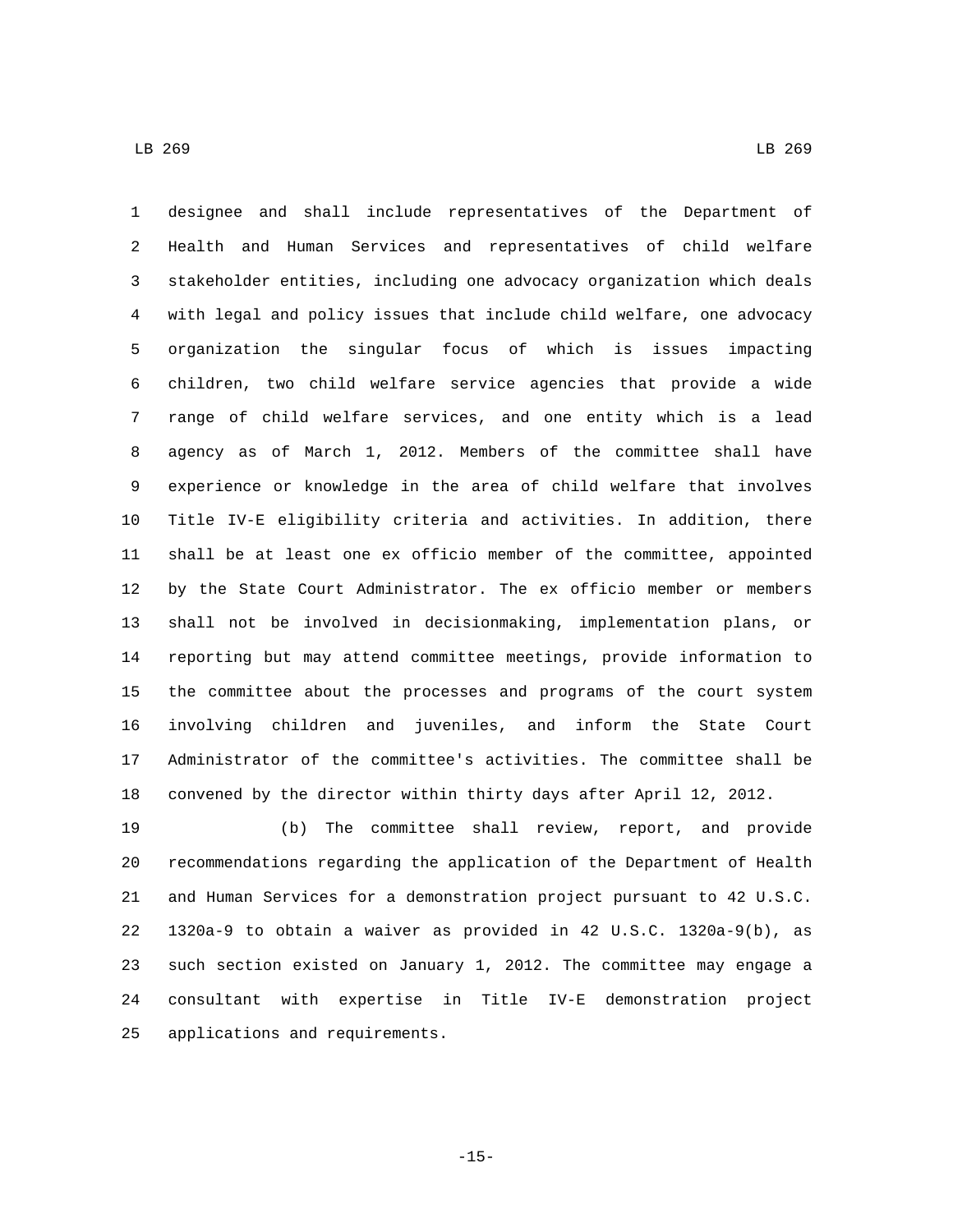(c) The committee shall (i) review Nebraska's current status of Title IV-E participation and penetration rates, (ii) review strategies and solutions for raising Nebraska's participation rate and reimbursement for Title IV-E in child placement, case management, replacement, training, adoption, court findings, and proceedings, and (iii) recommend specific actions for addressing barriers to 7 participation and reimbursement.

 (d) The committee shall provide an implementation plan and a timeline for making application for a Title IV-E waiver. The implementation plan shall support and align with the goals of the 11 statewide strategic plan required pursuant to <del>Legislative Bill 821,</del> 12 One Hundred Second Legislature, Second Session, 2012, section 43-4204 including, but not limited to, maximizing federal funding to be able to utilize state and federal funding for a broad array of services for children, including prevention, intervention, and community- based, in-home, and out-of-home services to attain positive outcomes for the safety and well-being of and to expedite permanency for children. The committee shall report on its activities to the Health and Human Services Committee of the Legislature on or before July 1, 2012, September 1, 2012, and November 1, 2012, and shall provide a final written report to the department, the Health and Human Services Committee of the Legislature, and the Governor by December 15, 2012.

 (e) If the Nebraska Children's Commission is created by the One Hundred Second Legislature, Second Session, 2012, the The Title IV-E Demonstration Project Committee shall thereupon come under

LB 269 LB 269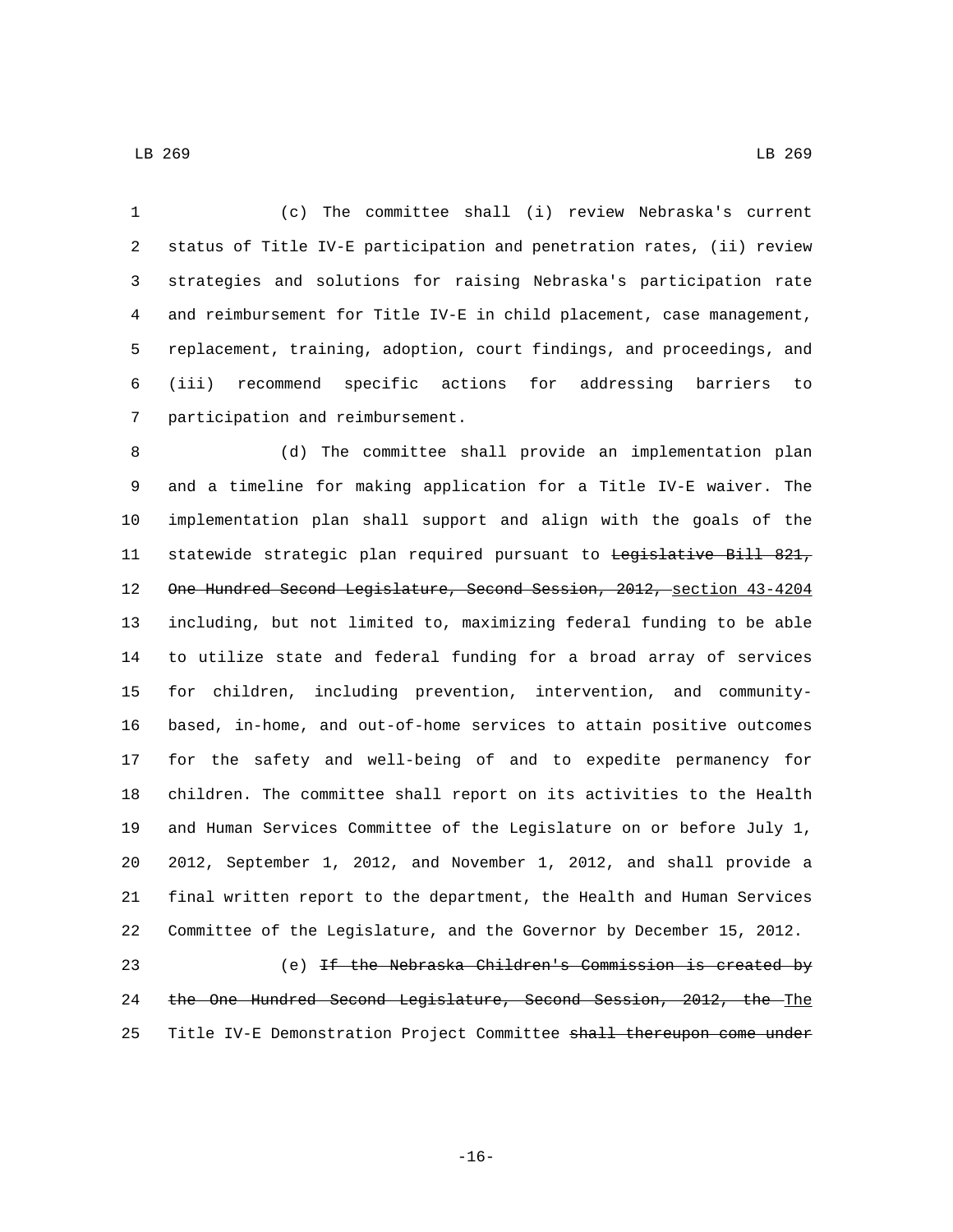the commission's jurisdiction. is under the jurisdiction of the Nebraska Children's Commission created pursuant to section 43-4202. The commission may make changes it deems necessary to comply with this subsection to facilitate the application for such demonstration 5 project.

 (2) The committee's implementation plan shall address the demonstration project designed to meet the requirements of 42 U.S.C. 1320a-9, including, but not limited to, the following:

 (a) Increasing permanency for children by reducing the time in foster care placements when possible and promoting a successful transition to adulthood for older youth;

 (b) Increasing positive outcomes for children and families in their homes and communities, including tribal communities, and improving the safety and well-being of children;

 (c) Preventing child abuse and neglect and the reentry of 16 children into foster care; and

 (d) Considering the options of developing a program to (i) permit foster care maintenance payments to be made under Title IV-E of the federal Social Security Act, as such act existed on January 1, 2012, to a long-term therapeutic family treatment center on behalf of children residing in such a center or (ii) identify and address domestic violence that endangers children and results in the 23 placement of children in foster care.

 (3) The implementation plan for the demonstration project 25 shall include information showing:

-17-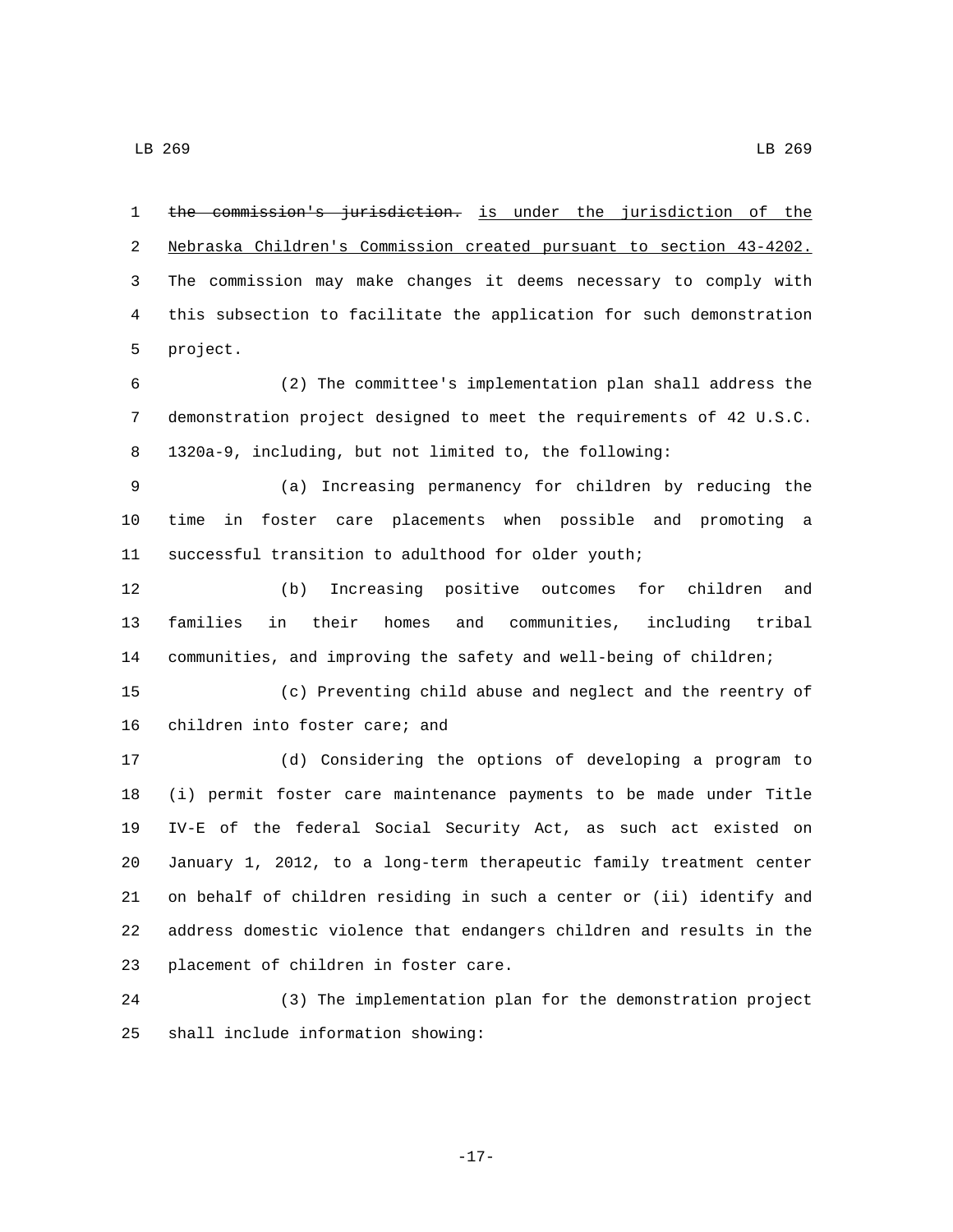(a) The ability and capacity of the department to effectively use the authority to conduct a demonstration project under this section by identifying changes the department has made or plans to make in policies, procedures, or other elements of the state's child welfare program that will enable the state to successfully achieve the goal or goals of the project; and

 (b) That the department has implemented, or plans to implement within three years after the date of submission of its application under this section or within two years after the date on which the United States Secretary of Health and Human Services approves such application, whichever is later, at least two of the child welfare program improvement policies described in 42 U.S.C. 1320a-9(a)(7), as such section existed on January 1, 2012.

 (4) At least one of the child welfare program improvement policies to be implemented by the Department of Health and Human Services under the demonstration project shall be a policy that the state has not previously implemented as of the date of submission of 18 its application under this section.

 (5) On or before July 1, 2013, the Department of Health and Human Services shall develop a policy for reimbursement of all allowable foster care maintenance costs as provided under Title IV-E of the federal Social Security Act, as amended, 42 U.S.C. 672, as 23 such act and section existed on January 1, 2013.

24 (5) (6) For purposes of this section, long-term therapeutic family treatment center has the definition found in 42

-18-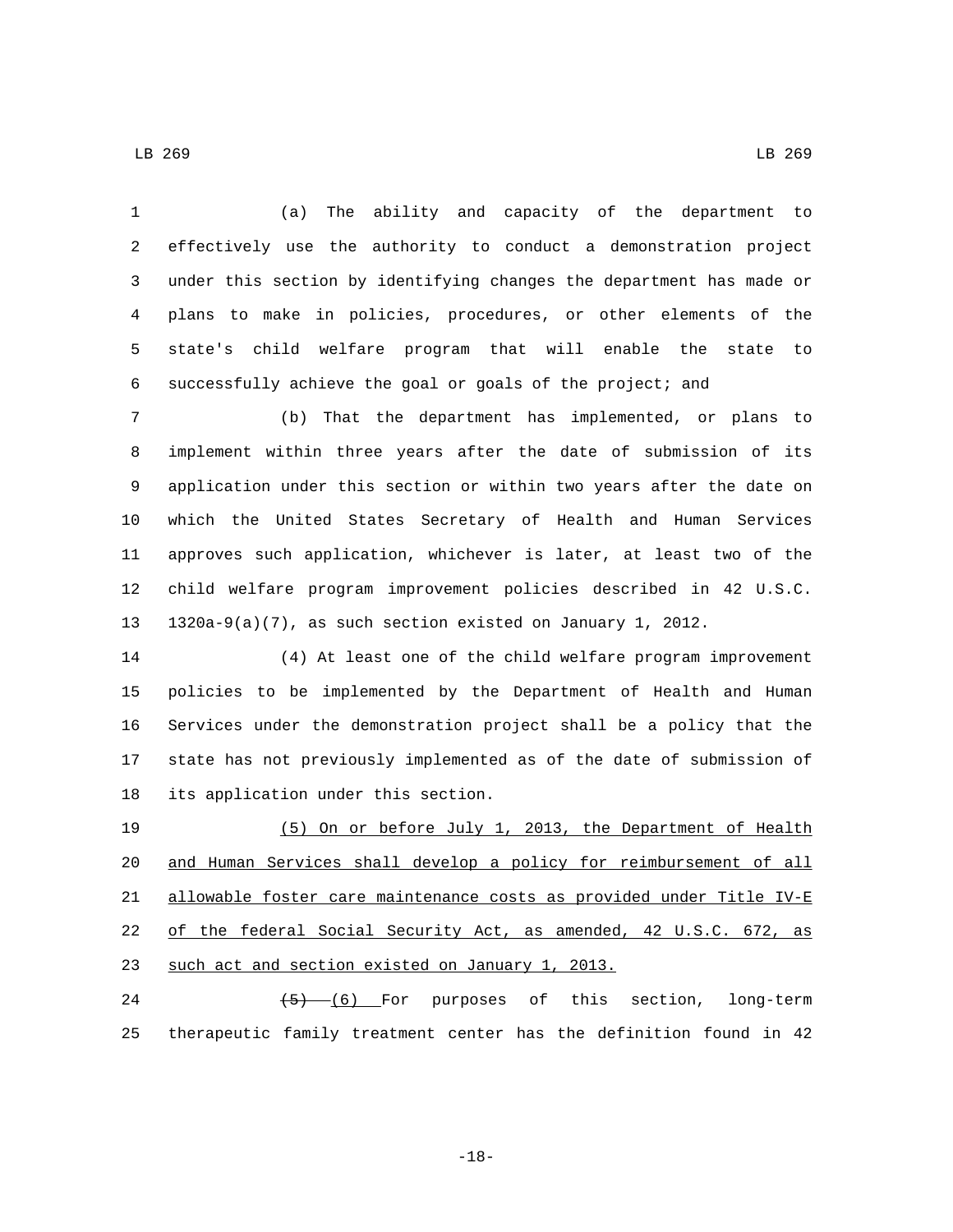U.S.C. 1320a-9(a)(8), as such section existed on January 1, 2012.

 Sec. 6. Section 68-1207, Revised Statutes Cumulative Supplement, 2012, is amended to read:

 68-1207 (1) The Department of Health and Human Services shall supervise all public child welfare services as described by law. The department and the pilot project described in section 68-1212 shall maintain caseloads to carry out child welfare services which provide for adequate, timely, and indepth investigations and services to children and families. Caseloads shall range between twelve and seventeen cases as determined pursuant to subsection (2) of this section. In establishing the specific caseloads within such range, the department and the pilot project shall (a) include the workload factors that may differ due to geographic responsibilities, office location, and the travel required to provide a timely response in the investigation of abuse and neglect, the protection of children, and the provision of services to children and families in a uniform and consistent statewide manner and (b) utilize the workload criteria of the standards established as of January 1, 2012, by the Child Welfare League of America. The average caseload shall be reduced by the department in all service areas as designated pursuant to section 81-3116 and by the pilot project to comply with the caseload range described in this subsection by September 1, 2012. Beginning September 15, 2012, the department shall include in its annual report required pursuant to section 68-1207.01 a report on the attainment of the decrease according to such caseload standards. The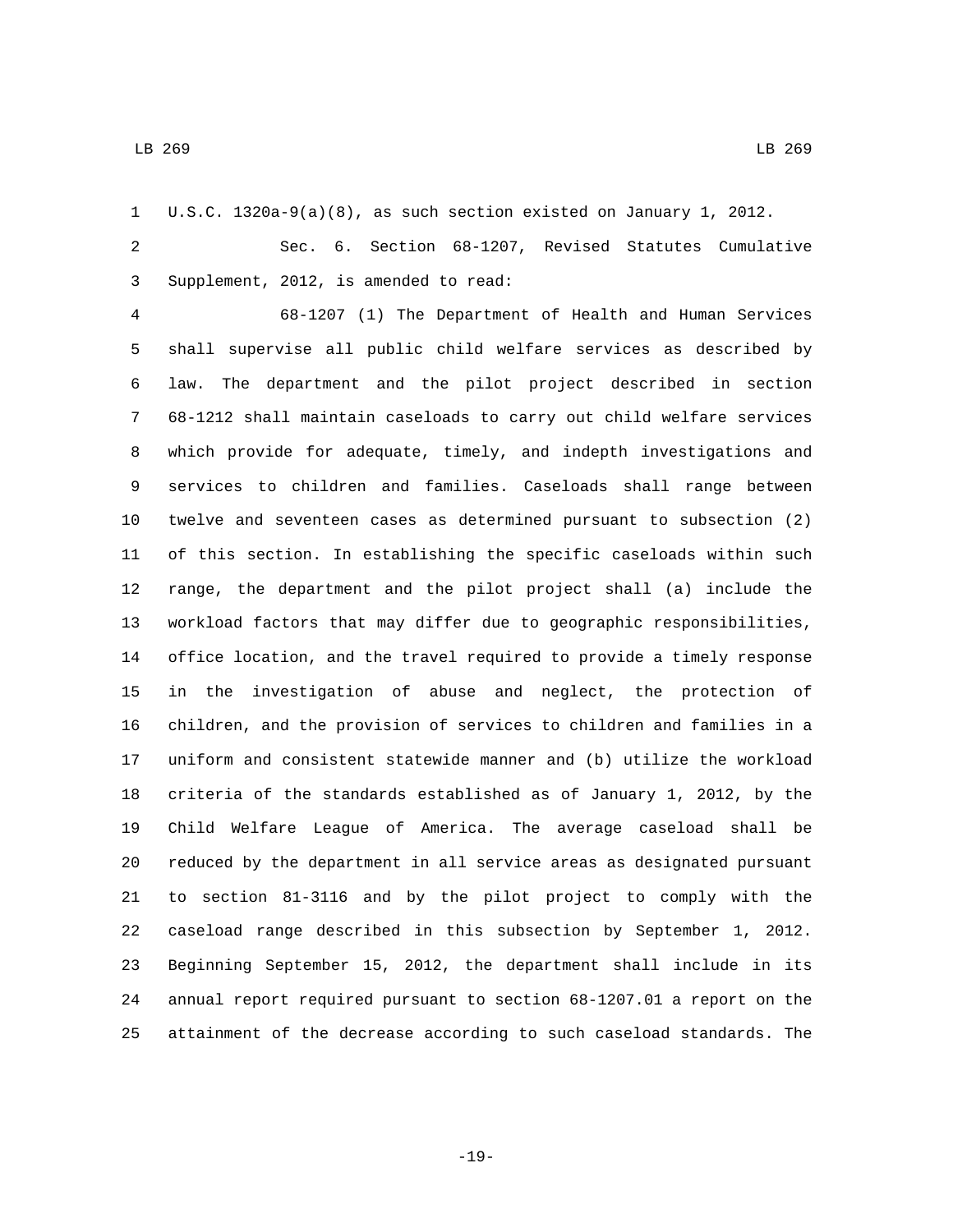department's annual report shall also include changes in the standards of the Child Welfare League of America or its successor.

 (2) Caseload size shall be determined in the following manner: (a) If children are placed in the home, the family shall count as one case regardless of how many children are placed in the home; (b) if a child is placed out of the home, the child shall count as one case; (c) if, within one family, one or more children are placed in the home and one or more children are placed out of the home, the children placed in the home shall count as one case and each child placed out of the home shall count as one case; and (d) any child receiving services from the department or a private entity under contract with the department shall be counted as provided in subdivisions (a) through (c) of this subsection whether or not such child is a ward of the state. For purposes of this subsection, a child is considered to be placed in the home if the child is placed with his or her biological or adoptive parent or a legal guardian and a child is considered to be placed out of the home if the child is placed in foster care, group home care, or any other setting which is 19 not the child's planned permanent home.

 (3) To insure appropriate oversight of noncourt and voluntary cases when any child welfare services are provided, either by the department or by a lead agency participating in the pilot project, as a result of a child safety assessment, the department or lead agency shall develop a case plan that specifies the services to be provided and the actions to be taken by the department or lead

-20-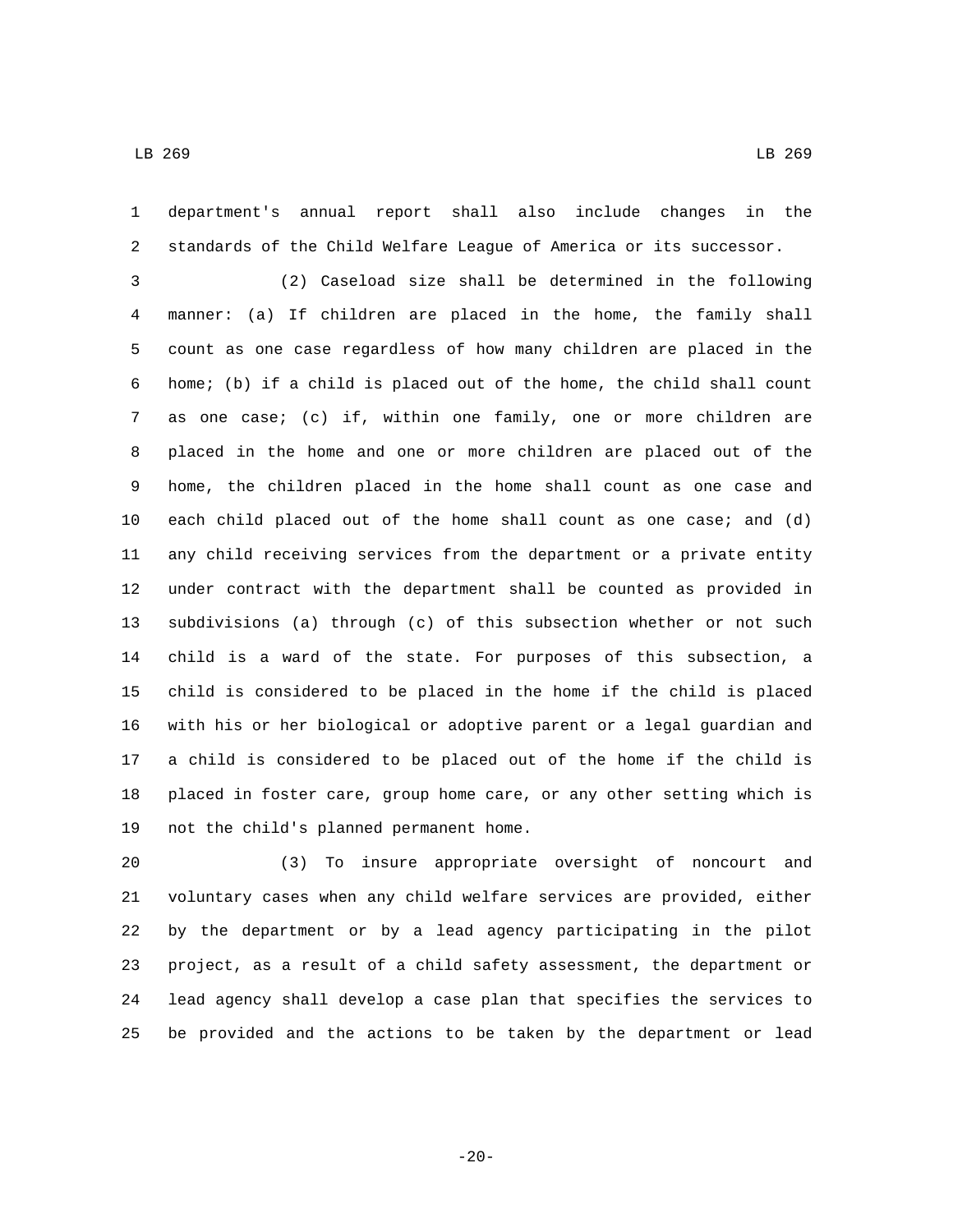1 agency and the family in each such case. Such case plan shall clearly 2 indicate, when appropriate, that children are receiving services to prevent out-of-home placement and that, absent preventive services, foster care is the planned arrangement for the child.

 (4) To carry out the provisions of this section, the Legislature shall provide funds for additional staff.

 Sec. 7. Section 68-1212, Revised Statutes Cumulative 8 Supplement, 2012, is amended to read:

9 68-1212 (1) Except as provided in subsection  $(2)$  (3) of this section, by April 1, 2012, for all cases in which a court has awarded a juvenile to the care of the Department of Health and Human Services according to subsection (1) of section 43-285 and for any noncourt and voluntary cases, the case manager shall be an employee of the department. Such case manager shall be responsible for and shall directly oversee: Case planning; service authorization; investigation of compliance; monitoring and evaluation of the care and services provided to children and families; and decisionmaking regarding the determination of visitation and the care, placement, medical services, psychiatric services, training, and expenditures on behalf of each juvenile under subsection (1) of section 43-285. Such case manager shall be responsible for decisionmaking and direct preparation regarding the proposed plan for the care, placement, services, and permanency of the juvenile filed with the court required under subsection (2) of section 43-285. The health and safety of the juvenile shall be the paramount concern in the proposed

-21-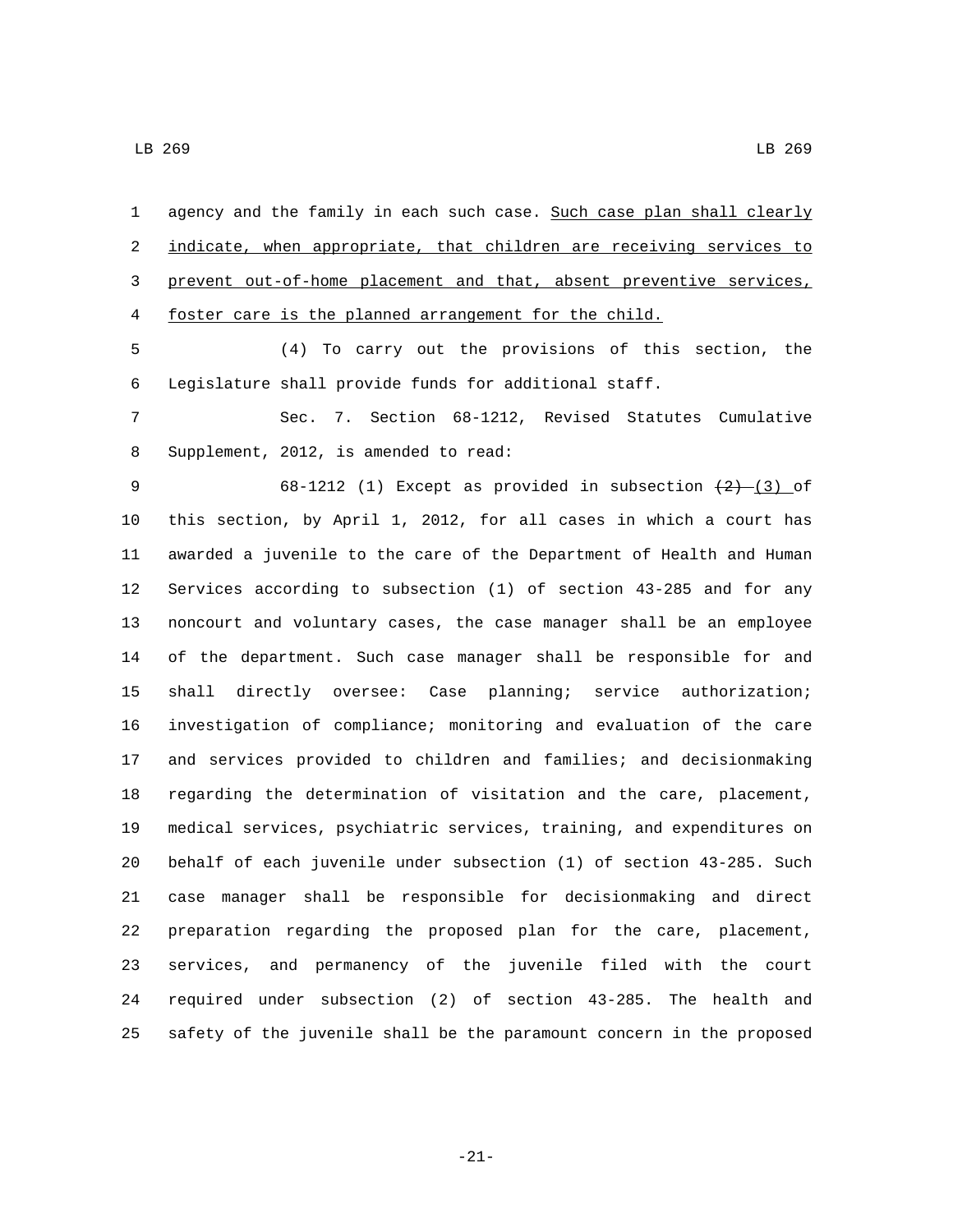1 plan in accordance with such subsection.

 (2) To facilitate consistency in training of all case managers and allow for Title IV-E reimbursement for case manager training under Title IV-E of the federal Social Security Act, as amended, the same program for initial training of case managers shall be utilized, whether case managers are employed by the department or by an organization under contract with the department. The initial 8 training of all case managers shall be provided by the same entity, 9 whether it is the department or a contractor with the department. If a contractor is utilized for initial training of case managers, the department shall create a formal system for measuring the quality of 12 such training. All case managers shall complete a formal assessment process after initial training to demonstrate competency prior to assuming responsibilities as a case manager. The training curriculum for case managers shall include, but not be limited to: (a) An understanding of the benefits of utilizing evidence-based and promising casework practices; (b) the importance of guaranteeing service providers' fidelity to evidence-based and promising casework practices; and (c) a commitment to evidence-based, family-centered casework practices that utilize a least restrictive approach for 21 children and families.

 $(2)-(3)$  The department may contract with a lead agency for a case management lead agency model pilot project in the department's eastern service area as designated pursuant to section 81-3116. The department shall include in the pilot project the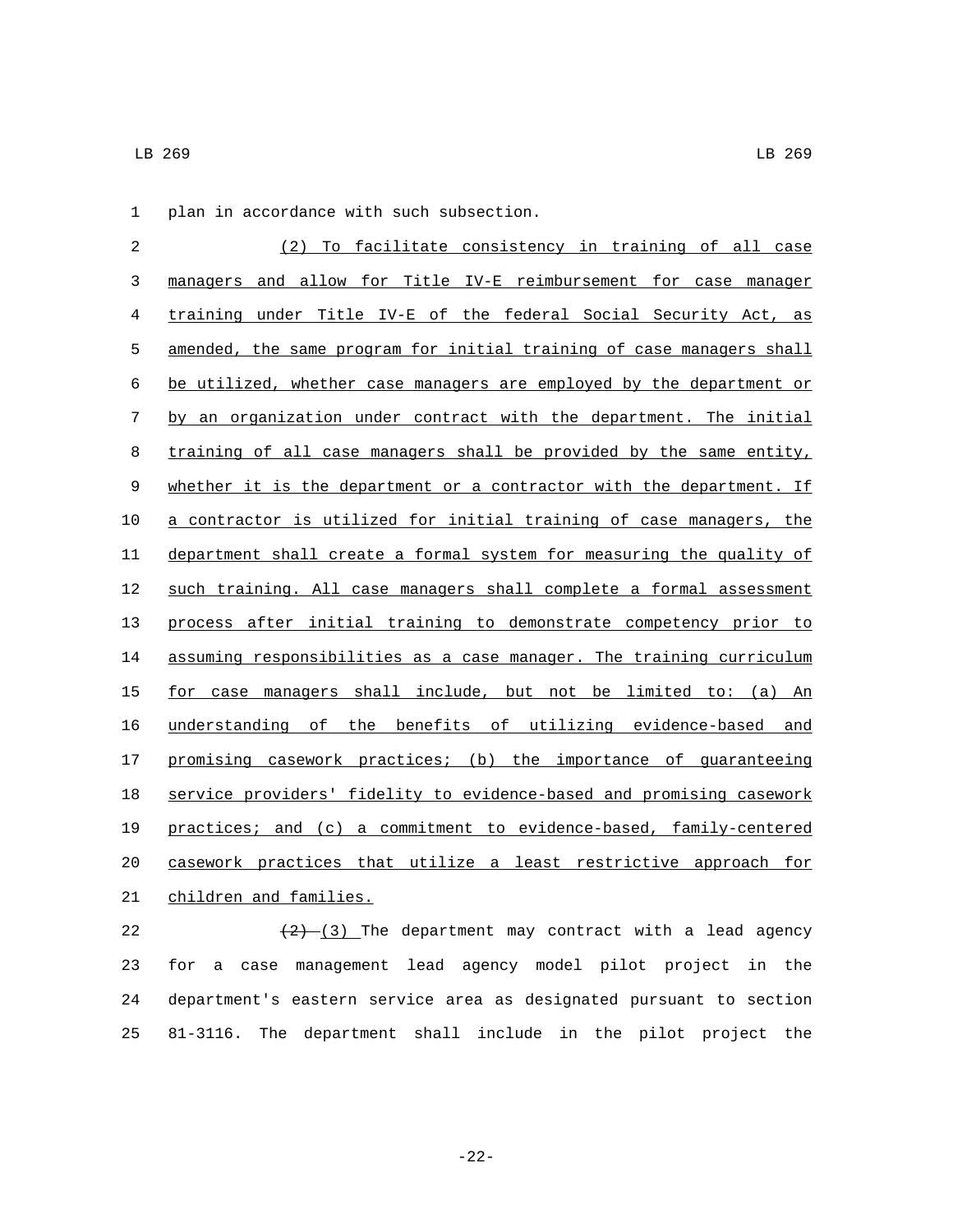appropriate conditions, performance outcomes, and oversight for the lead agency, including, but not be limited to:2 (a) The reporting and survey requirements of lead agencies described in sections 43-4406 and 43-4407; (b) Departmental monitoring and functional capacities of 6 lead agencies described in section 43-4408; (c) The key areas of evaluation specified in subsection 8 (3) of section 43-4409; (d) Compliance and coordination with the development of the statewide strategic plan for child welfare program and service 11 reform pursuant to Laws 2012, LB821; section 43-4204; and (e) Assurance of financial accountability and reporting 13 by the lead agency.  $\left(3\right)$   $\left(4\right)$  Prior to April 1, 2013, the Health and Human Services Committee of the Legislature shall review the pilot project and provide to the department and the Legislature recommendations, and any legislation necessary to adopt the recommendations, regarding the adaptation or continuation of the pilot project. In making the recommendations, the committee shall utilize: (a) The evaluation completed pursuant to Legislative Bill 1160, One Hundred Second 21 <del>Legislature, Second Session, 2012;</del> section 43-4409; (b) the recommendations of the statewide strategic plan pursuant to Legislative Bill 821, One Hundred Second Legislature, Second Session, 24 2012; section 43-4204; (c) the department's assessment of the pilot project; and (d) any additional reports, surveys, information, and

-23-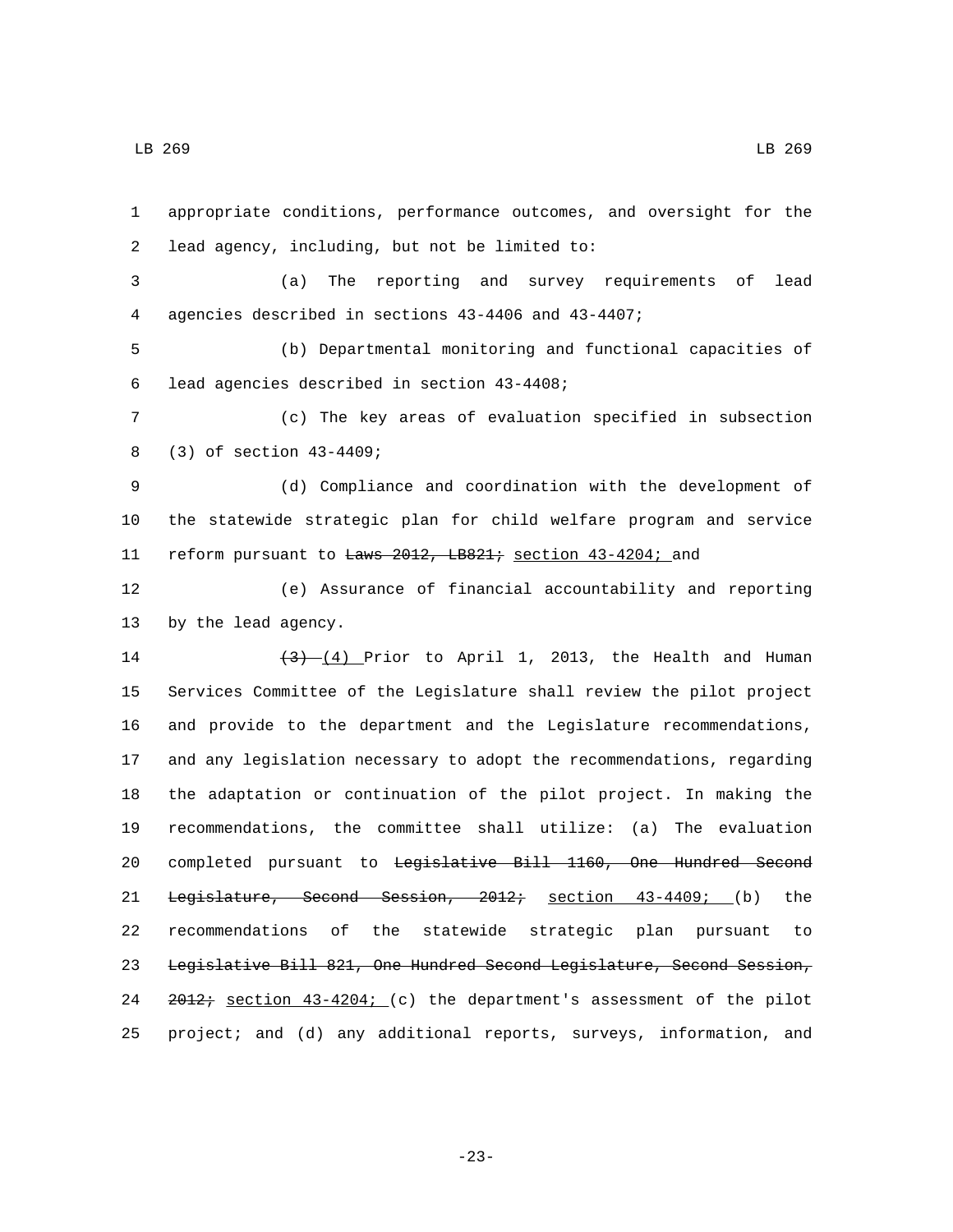data provided to and requested by the committee. If the pilot project continues past April 1, 2013, the lead agency shall comply with the 3 requirements of section 43-4204.

 Sec. 8. Section 71-1904, Revised Statutes Cumulative 5 Supplement, 2012, is amended to read:

 71-1904 (1) The department shall adopt and promulgate rules and regulations pursuant to sections 71-1901 to 71-1906.01 for (a) the proper care and protection of children by licensees under such sections, (b) the issuance, suspension, and revocation of licenses to provide foster care, (c) the issuance, suspension, and revocation of probationary licenses to provide foster care, (d) the issuance, suspension, and revocation of provisional licenses to provide foster care, (e) the provision of training in foster care, which training shall be directly related to the skills necessary to care for children in need of out-of-home care, including, but not limited to, abused, neglected, dependent, and delinquent children, and (f) the proper administration of sections 71-1901 to 71-1906.01.

 (2) The training required by subdivision (1)(e) of this section may be waived in whole or in part by the department for persons operating foster homes providing care only to relatives of the foster care provider. Such waivers shall be granted on a case-by- case basis upon assessment by the department of the appropriateness of the relative foster care placement. The department shall submit electronically an annual report to the Health and Human Services Committee of the Legislature on the number of waivers granted under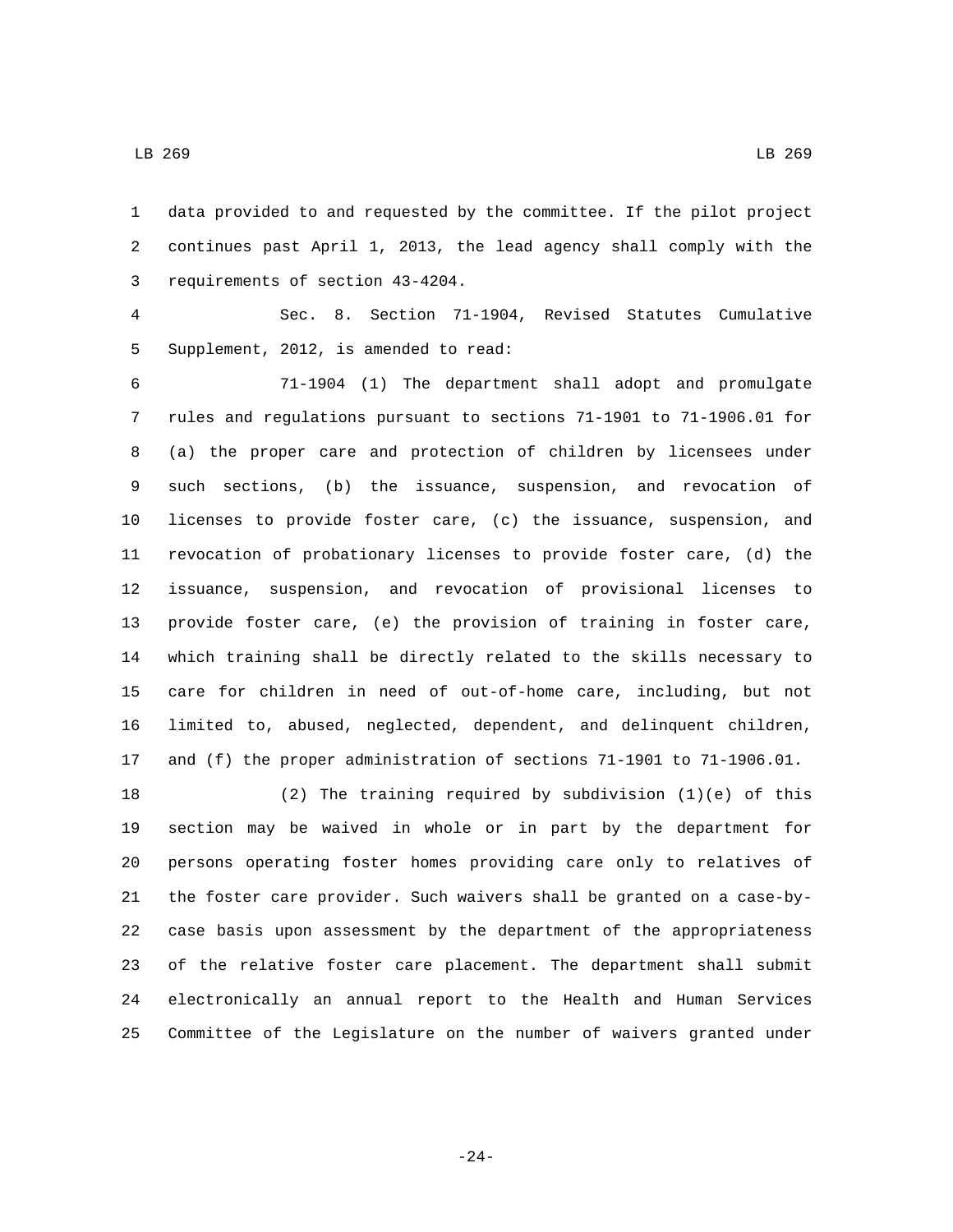this subsection and the total number of children placed in relative foster homes. For 2012, 2013, 2013 and 2014, the department shall provide the report to the Health and Human Services Committee of the Legislature on or before September 15.4

 (3) On or before October 1, 2013, the department shall adopt and promulgate rules and regulations establishing new foster home licensing requirements that ensure children's safety, health, and well-being but minimize the use of licensing mandates for nonsafety issues. Such rules and regulations shall provide alternatives to address nonsafety issues regarding housing and provide assistance to families in overcoming licensing barriers, especially in child-specific relative and kinship placements, to maximize appropriate reimbursement under Title IV-E of the federal 14 Social Security Act, as amended, including expanding the use of kinship guardianship assistance payments under 42 U.S.C. 673(d), as 16 such act and section existed on January 1, 2013.

 Sec. 9. (1) The Department of Health and Human Services shall develop a system for verification of child welfare services provided by private contractors, which system shall include, but not be limited to, unannounced site visits at least twice a year.

 (2) Any entity seeking to enter into a contract with the department to provide child welfare services shall provide evidence 23 of financial stability and liquidity prior to executing such 24 contract.

(3) An entity contracting with the department to provide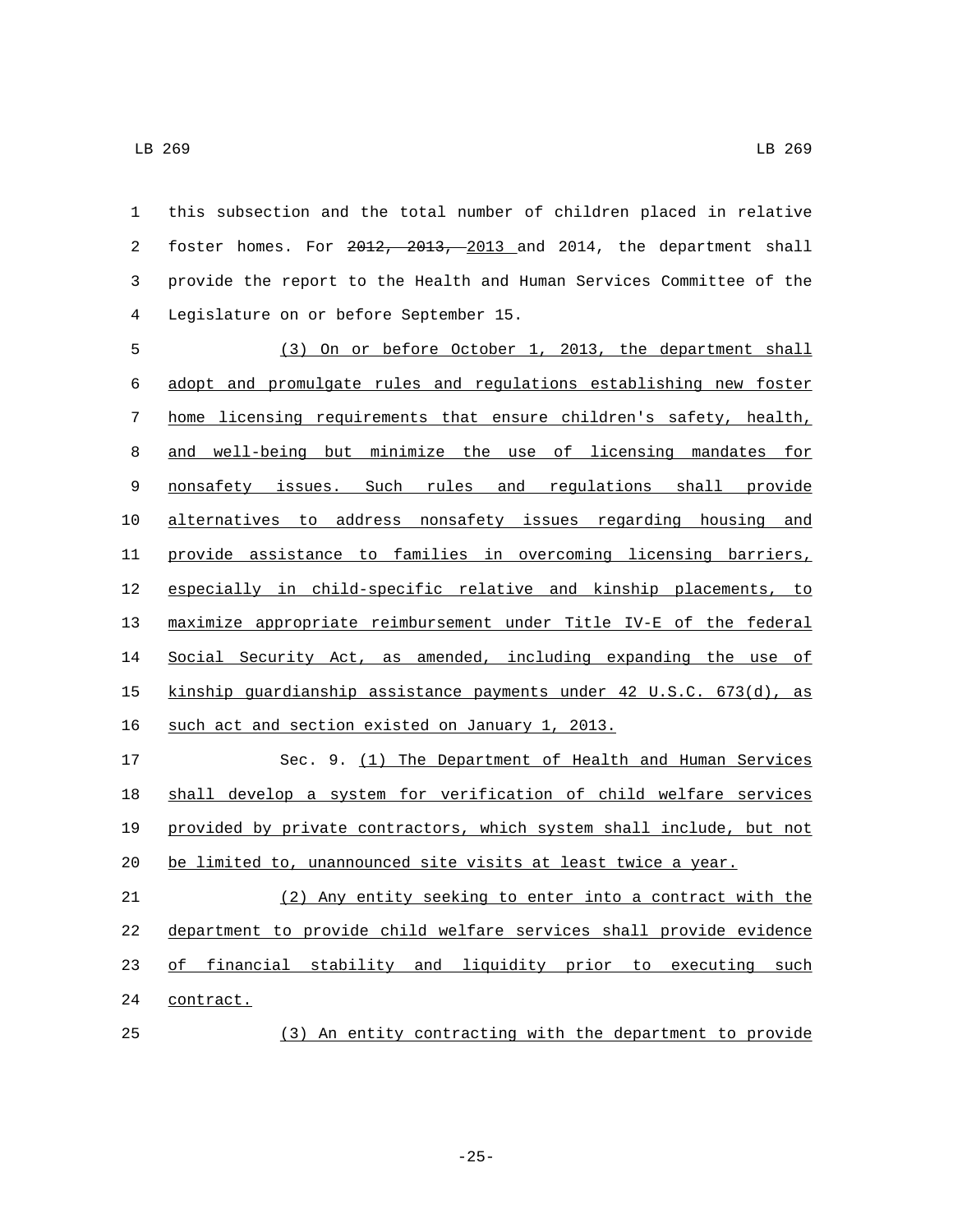child welfare services shall not require any subcontractor or employee of such contractor or subcontractor to sign an agreement not to compete with such contractor as a condition of subcontracting or 4 employment.

 Sec. 10. The Department of Health and Human Services shall implement a formal grievance process for families involved in the child welfare system or juvenile justice system. Such grievance process shall ensure that families are not dissuaded from utilizing 9 the grievance process for fear of reprisal from the department, 10 providers, or foster parents.

 Sec. 11. Section 81-3133, Revised Statutes Cumulative 12 Supplement, 2012, is amended to read:

 81-3133 (1)(a) On or before July 30, 2012, the Division of Children and Family Services of the Department of Health and Human Services shall report in writing its expenditures between January 1, 2012, and June 30, 2012, and the outcomes relating to such expenditures to the Appropriations Committee of the Legislature and the Health and Human Services Committee of the Legislature. Such report shall identify any changes or movement of funds in excess of two hundred fifty thousand dollars relating to child welfare between subprograms within Budget Program 347 and Budget Program 354.

 (b) Beginning with the third calendar quarter of 2012, the division shall report in writing its expenditures for each quarter and the outcomes relating to such expenditures within thirty days after the end of the quarter to the Appropriations Committee of

-26-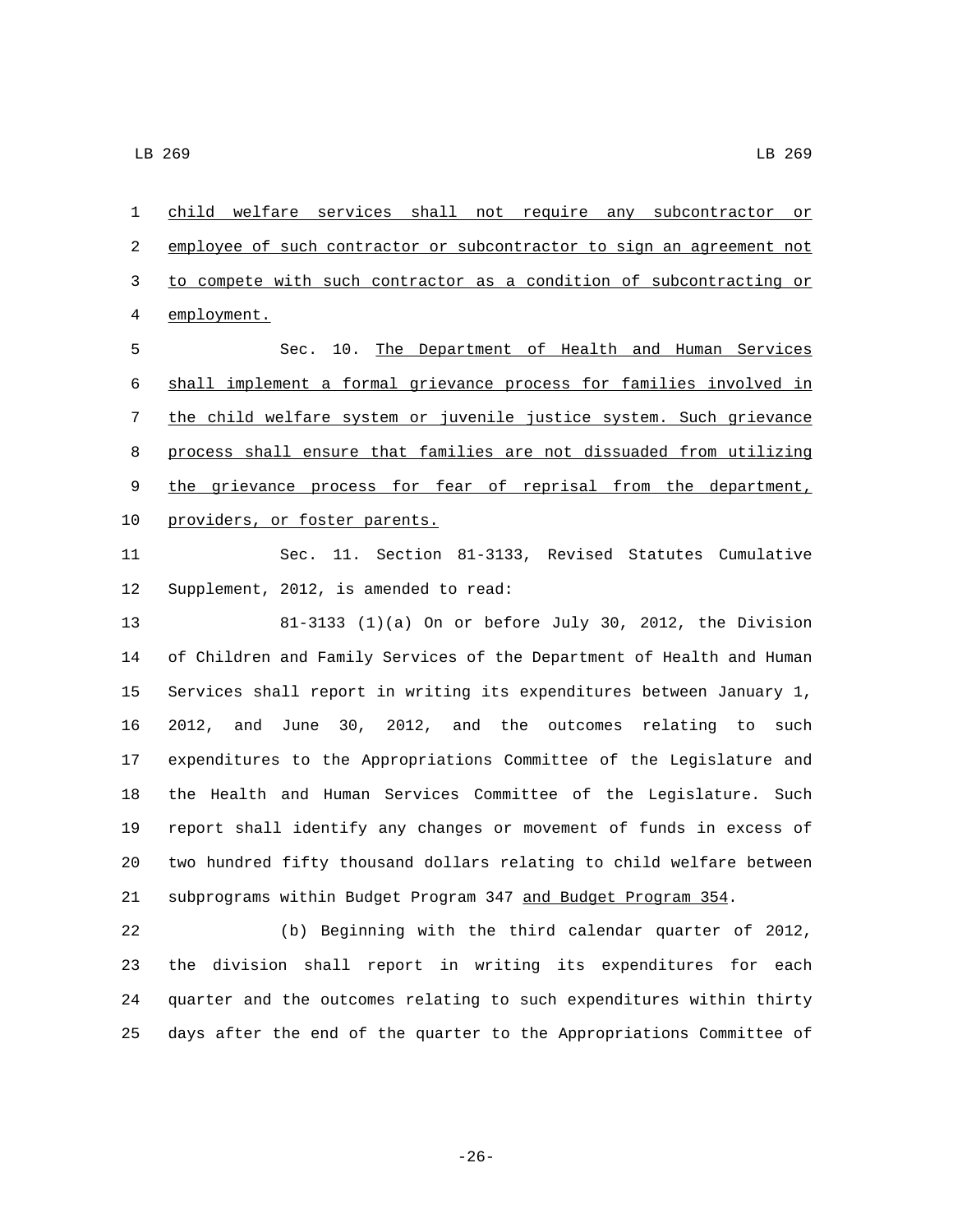the Legislature and the Health and Human Services Committee of the Legislature. Such report shall identify any changes or movement of funds in excess of two hundred fifty thousand dollars relating to child welfare between subprograms within Budget Program 347 and 5 Budget Program 354.

 (2)(a) For the biennium ending June 30, 2015, and the biennium ending June 30, 2017, the Division of Children and Family Services of the Department of Health and Human Services shall, as part of the appropriations request process pursuant to section 81-132, include a strategic plan that identifies the main purpose or purposes of each program, verifiable and auditable key goals that the division believes are fair measures of its progress in meeting each program's main purpose or purposes, and benchmarks for improving performance on the key goals for the state as a whole and for each Department of Health and Human Services service area designated pursuant to section 81-3116. The division shall also report whether the benchmarks are being met and, if not, the expected timeframes for meeting them. Such key goals and benchmarks shall be developed by the Division of Children and Family Services with the assistance of the budget division of the Department of Administrative Services pursuant 21 to subdivision (2) of section 81-1113.

 (b) Not later than September 15, 2013, and not later than September 15, 2015, the Division of Children and Family Services of the Department of Health and Human Services shall report to the Health and Human Services Committee of the Legislature and the

-27-